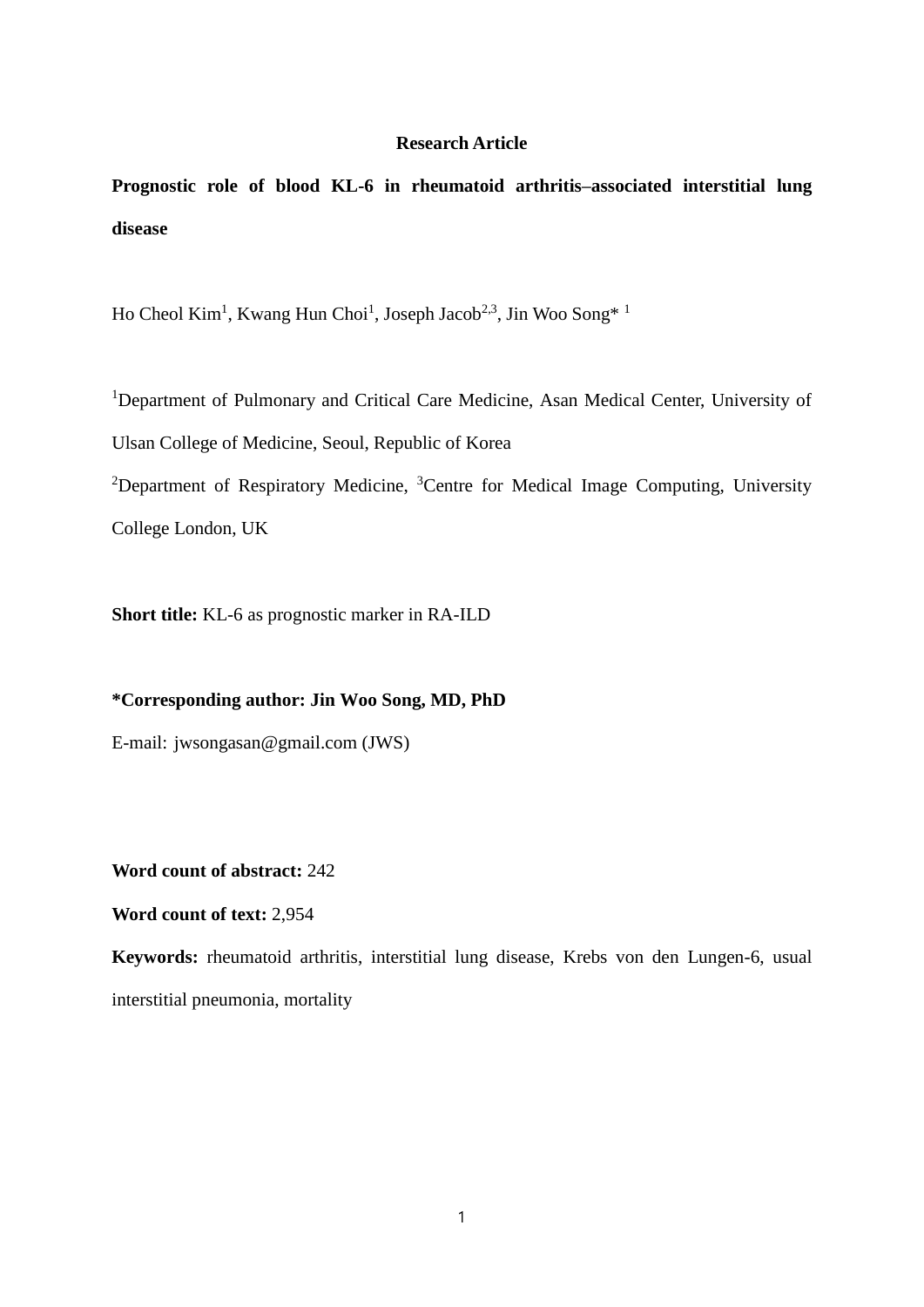# **Abstract**

Rheumatoid arthritis–associated interstitial lung disease (RA-ILD) has a variable clinical course for which predicting prognosis is difficult. However, the role of blood biomarkers in RA-ILD is ill-defined. The aim of this study was to investigate the prognostic value of Krebs von den Lungen-6 (KL-6) levels in RA-ILD patients. The medical records of 84 patients with RA-ILD were retrospectively reviewed. Plasma KL-6 levels were measured by Nanopia KL-6 assay (SEKISUI MEDICAL, Tokyo), using latex-enhanced immunoturbidimetric assay.

The median follow-up period was 61 months. Mean age was 61.4 years, 45.2% were men, 44.0% were ever-smokers, and 35.7% showed a usual interstitial pneumonia (UIP) pattern on high-resolution computed tomography. The median KL-6 level at baseline was 741.2 U/mL (interquartile range, 439.7–1308.9 U/mL). On multivariate logistic regression analysis, a high KL-6 level  $(\geq 640 \text{ U/mL})$  was an independently associated with a UIP pattern (odds ratio [OR], 5.173;  $P = 0.005$ ) with old age (OR, 1.104,  $P = 0.005$ ). On multivariate Cox analysis, a high KL-6 level ( $\geq$  685 U/mL) was an independent prognostic factor for the mortality (hazard ratio [HR], 2.984;  $P = 0.016$ ) with a older age (HR, 1.061;  $P = 0.030$ ), male sex (HR, 3.610;  $P = 0.001$ ), lower forced vital capacity (HR, 0.957;  $P = 0.002$ ), and a UIP pattern (HR, 4.034;  $P = 0.002$ ). Our results suggest that high KL-6 levels might be useful as a biomarker for the presence of a UIP pattern and prognosis in patients with RA-ILD.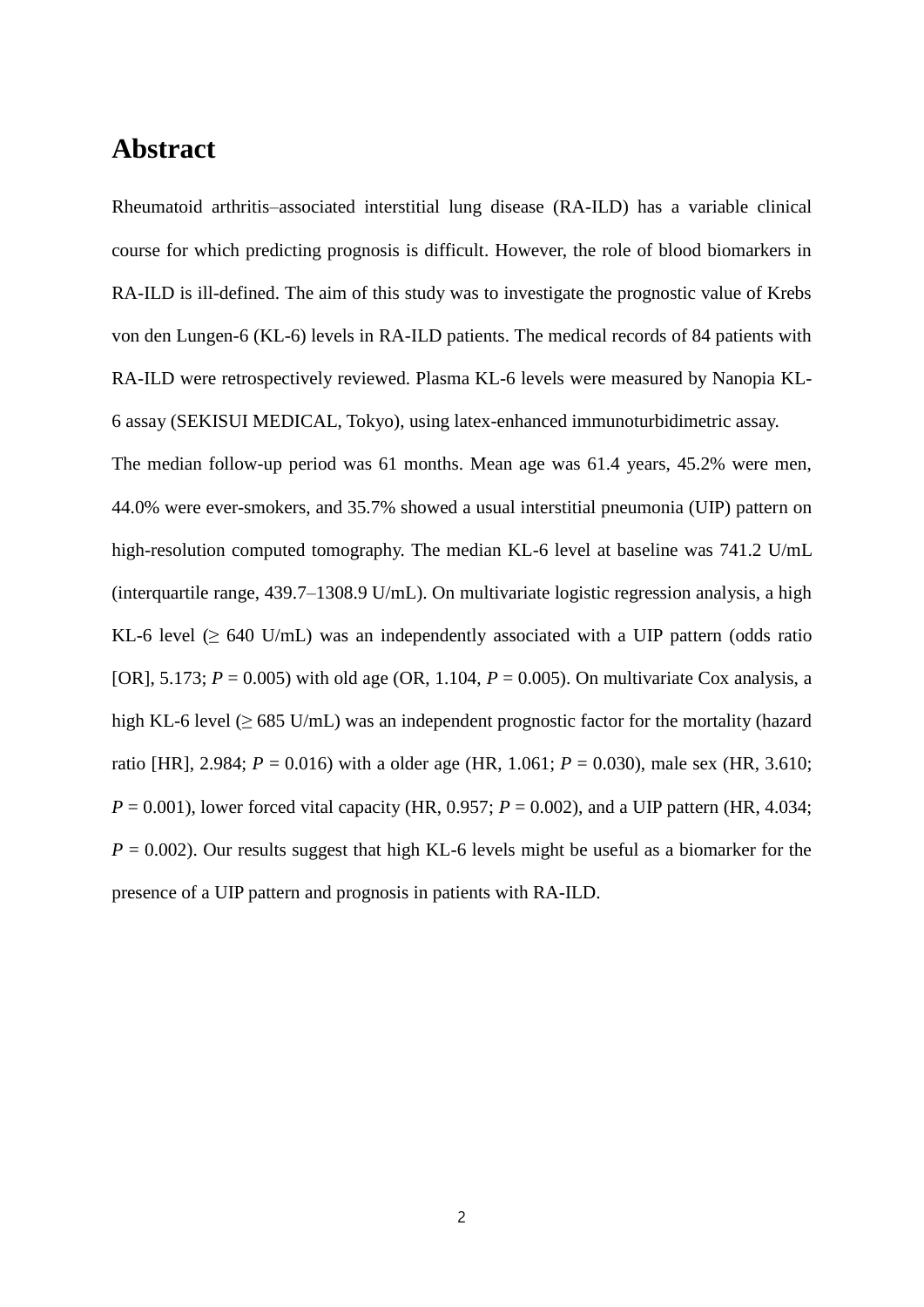# **Introduction**

Interstitial lung disease (ILD) is a common pulmonary manifestation of rheumatoid arthritis (RA) that is associated with morbidity and mortality [1,2]. The clinical course of RAassociated interstitial lung disease (RA-ILD) is variable [3,4], and predicting prognosis is difficult. Previous studies reported that old age, male sex, reduced lung function (forced vital capacity [FVC], diffusing capacity of the lung for carbon monoxide [DLco]), a usual interstitial pneumonia (UIP) pattern, and extensive disease on high-resolution computed tomography (HRCT) are associated with poor prognosis in RA-ILD [5-9]. However, their predictive capacity may be limited by insufficient respiratory effort, complications such as emphysema or pulmonary hypertension, or interobserver variability [10,11].

Blood biomarkers are relatively easy to test independent of patient effort or reader ability. Although there are several reports on blood biomarkers in patients with idiopathic pulmonary fibrosis (IPF) [12,13], the role of biomarkers in patients with RA-ILD is ill-defined. Krebs von den Lungen-6 (KL-6) is a high-molecular-weight glycoprotein that is located in alveolar epithelial cells [14]. Since KL-6 is more highly expressed in injured or regenerating epithelial cells than in normal epithelial cells [15,16], KL-6 could be used as a biomarker of lung injury. Previous studies showed that KL-6 might be a useful biomarker in evaluation of disease severity, and prediction of prognosis in patients with IPF [17-20]. In the case of RA-ILD, Kinoshita et al. reported that KL-6 levels are correlated with the extent of the reticular opacities or total disease extent on HRCT in 47 patients with RA-ILD [21]. Lee et al. also suggested that a high KL-6 level  $(\geq)$ 933 U/mL) might be useful as a predictor of mortality (hazard ratio [HR],  $3.035$ ;  $P = 0.023$ ) in 62 patients with RA-UIP [22]. However, the number of patients in these studies were relatively small and the subjects were limited to the UIP group. In addition, it is not known whether KL-6 can distinguish UIP patients with a poor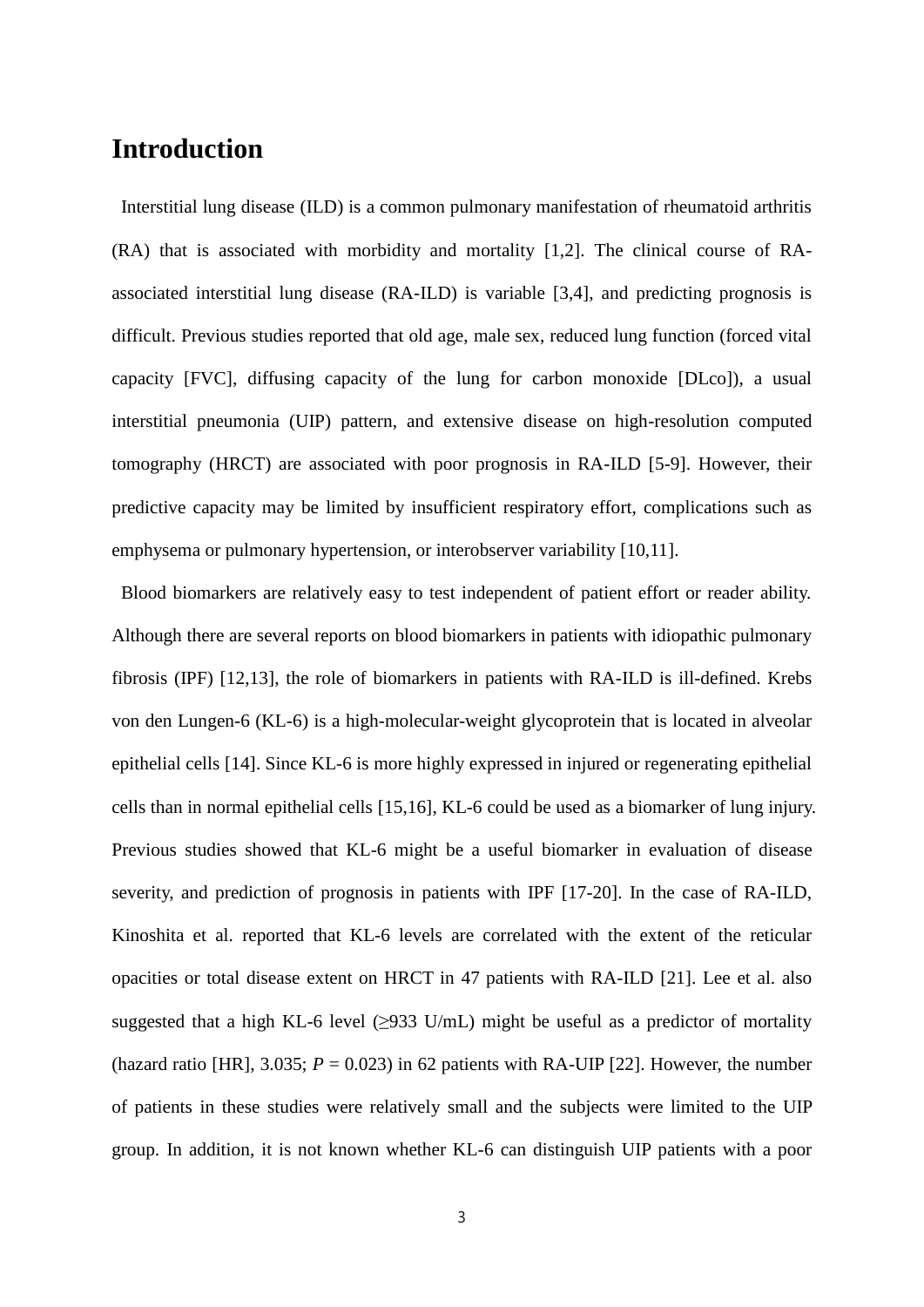prognosis, amongst patients with RA-ILD [3,5,6,9]. Thus, this study aimed to investigate the role of KL-6 as a biomarker for the presence of a UIP pattern and prognosis in patients with RA-ILD.

## **Materials and Methods**

### **Study populations**

From May 1995 to July 2015, 158 patients were diagnosed with RA-ILD in pulmonology department at Asan Medical Center, Seoul, Republic of Korea. Among them, 84 (biopsyproven cases: 24) patients who had available blood sample for KL-6 measurement were included in this study. There were no differences in the baseline characteristics between patients included and those excluded from this study (S1 Table). The diagnosis of RA was made by a rheumatologist according to the revised criteria of the American College of Rheumatology [23], while that of ILD was made based on HRCT images and/or pathologic findings. Some UIP patients (n=34, confirmed by surgical lung biopsy in 12 and by HRCT in 22) analyzed here had been included in our previous study, which used enzyme-linked immunosorbent assay (ELISA) method to measure KL-6 level [22]. The study protocol was approved by the Institutional Review Board of Asan Medical Center (approval number 2017- 2280) and written informed consent for the use of blood samples for clinical research was obtained from all patients.

#### **Methods**

Clinical and survival data for all patients were retrospectively collected from medical records, telephone interviews, and/or National Health Insurance of Korea records. All available clinical parameters were obtained within 3 months of the blood sampling time.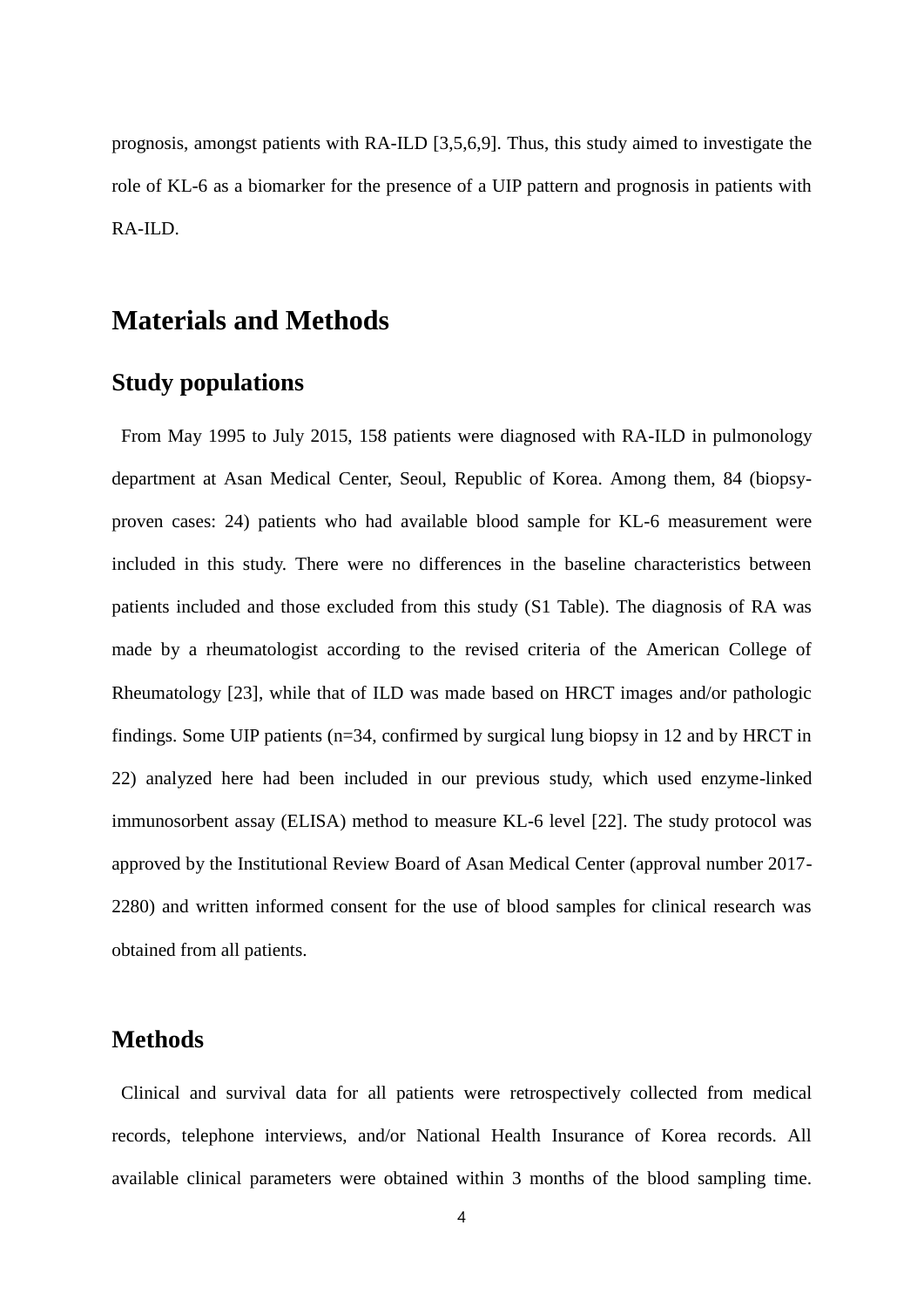Spirometry, diffusing capacity of the lung for carbon monoxide (DLco), and total lung capacity (TLC) were measured according to recommendations and the results are expressed as percentages of the normal predicted values [24-26]. The 6-minute walk test (6MWT) was performed according to the American Thoracic Society guidelines [27]. HRCT scans were performed per standard protocols at full inspiration without contrast enhancement. HRCT scan images were blindly reviewed by a radiologist, and the overall pattern was categorized as UIP or other. A UIP pattern was defined as a subpleural, basal predominance of reticular abnormalities, honeycombing with or without traction bronchiectasis, and the absence of findings inconsistent with a UIP pattern including extensive ground glass opacity, micronodules, discrete cysts, mosaic attenuation, or segmental/lobar consolidation [28]. Acute exacerbation (AE) was defined by the criteria of Collard et al. in 2007 [29].

#### **Measurement of KL-6**

Blood samples were obtained by venipuncture and stored at -80°C until measurement. Plasma KL-6 levels were measured by a Nanopia KL-6 assay (SEKISUI MEDICAL, Tokyo) using a latex-enhanced immunoturbidimetric assay method as used in previous studies [30,31]. Previous study conducted in our institution reported that within-laboratory precisions of Nanopia KL-6 assay were < 2% of coefficient of variation [32].

#### **Statistical analysis**

All values are expressed as mean ± standard deviation for continuous variables or percentages for categorical variables. Student's t-test or the Mann-Whitney U test was used to examine continuous data, while the chi-square test or Fisher's exact test was used to examine categorical data. The receiver operating characteristic (ROC) curve analysis was performed to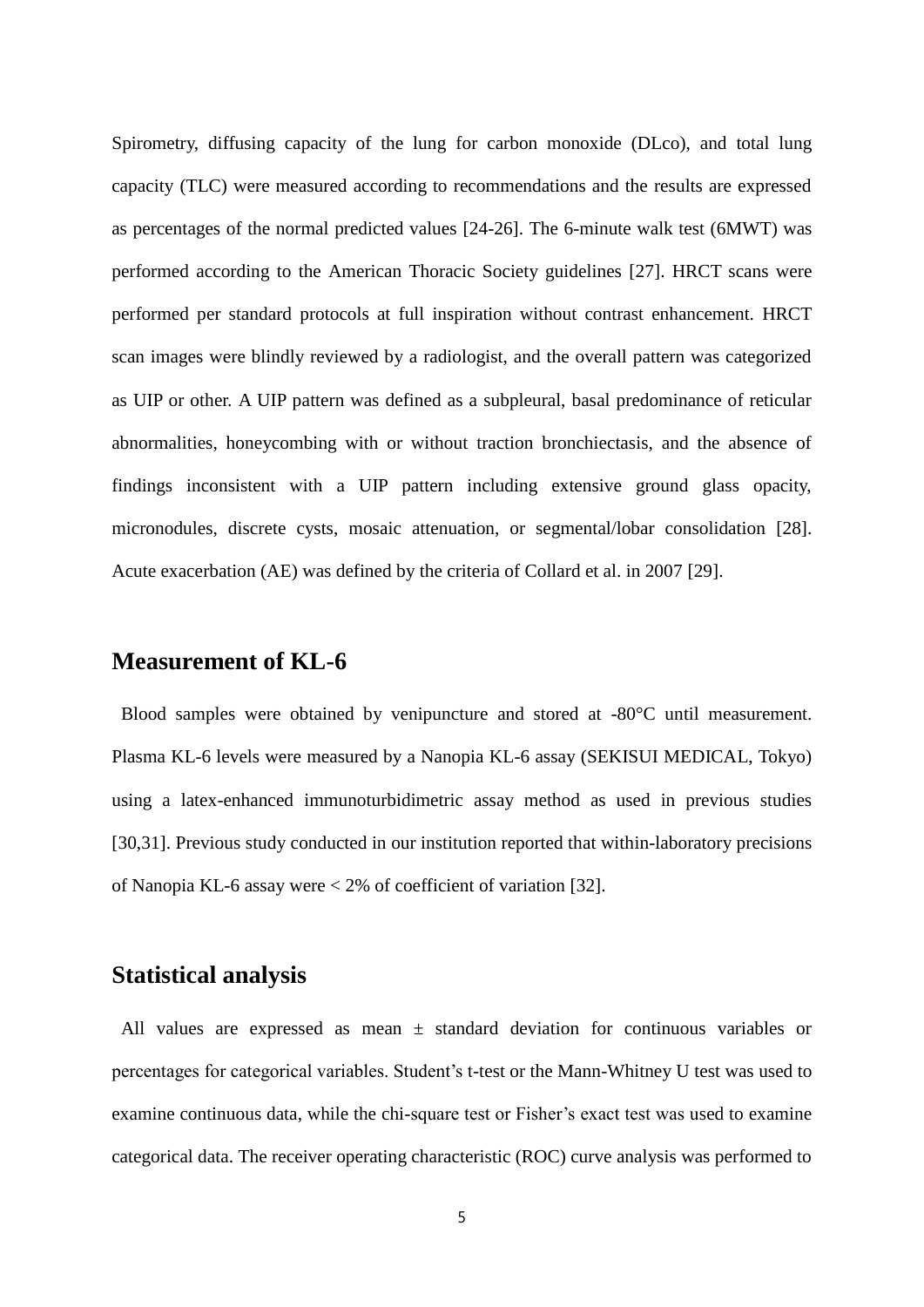confirm the optimal cut-off value of blood biomarkers for predicting a UIP pattern or survival. Logistic regression analysis and Cox proportional hazard analysis using backward elimination were used to identify independent risk factors for UIP pattern and mortality. Variables with *P* values < 0.2 on univariate analysis were entered into the multivariate models. Survival was evaluated from blood sampling date using Kaplan-Meier survival analysis and the log-rank test. Correlation analyses using Spearman's rank correlation coefficients were performed to evaluate the relationship between KL-6 levels and lung function or exercise capacity. All *P* values were two-tailed, with statistical significance set at  $P < 0.05$ . All statistical analyses were performed using SPSS 20.0.

# **Results**

### **Baseline characteristics of the study population**

At the time of blood sampling, all RA-ILD patients were in a chronic stable status. The median follow-up period was 61 months (interquartile range [IQR], 27–98 months). Among 84 patients with RA-ILD, the mean subject age was 61.4 years, 45.2% were male, and 44.0% were ever-smokers (Table 1). The median KL-6 value of the total subjects was 741.2 U/mL  $(IOR, 439.7-1308.9 U/mL)$ . A UIP pattern on HRCT was identified in 35.7%  $(n=30)$  of the subjects. Treatment with steroids and/or immunosuppressive agents (such as azathioprine, cyclophosphamide, mycophenolate mofetil and cyclosporin) was administered to 74 patients (88.1%) according to the attending physician's decision (Table 1). UIP group was less likely to receive steroids and/or immunosuppressive agents compared to the non-UIP group ( $P =$ 0.038). A surgical lung biopsy was performed in 24 patients and revealed that UIP was the most common histopathologic pattern (62.5%), followed by nonspecific interstitial pneumonia (NSIP) (20.8%) and organizing pneumonia (16.7%).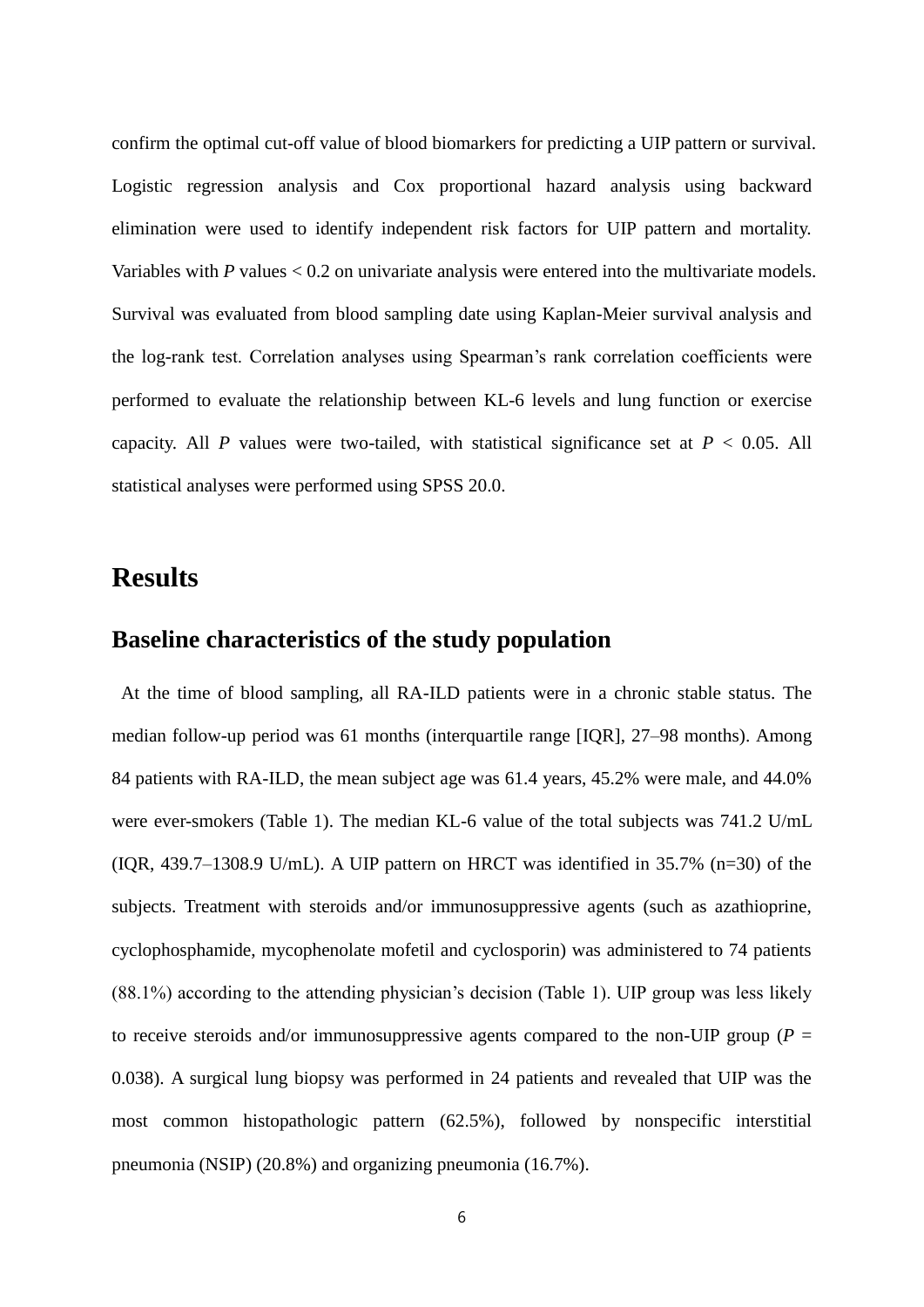| <b>Characteristic</b>  | <b>Total</b>     | <b>UIP</b>         | Non-UIP            | $P$ value |
|------------------------|------------------|--------------------|--------------------|-----------|
| Patient numbers        | 84               | 30                 | 54                 |           |
| Age, years             | $61.4 \pm 9.4$   | $65.8 \pm 7.9$     | $58.9 \pm 9.3$     | 0.001     |
| Male sex               | 38 (45.2)        | 16(53.3)           | 22(40.7)           | 0.267     |
| Ever-smoker            | 37(44.0)         | 16(53.3)           | 21 (38.9)          | 0.201     |
| BMI, $\text{kg/m}^2$   | $23.5 \pm 3.2$   | $23.7 \pm 3.3$     | $23.4 \pm 3.2$     | 0.616     |
| RA duration, months    | 47 [9-124]       | 66 [30-120]        | $37$ [7-145]       | 0.135     |
| RF positivity          | 66 (79.5)        | 26(86.7)           | 40(75.5)           | 0.225     |
| RF, IU/mL              | 125.0            | 286.0              | 83.8               | 0.015     |
|                        | $[23.7 - 540.0]$ | $[86.4 - 876.3]$   | $[20.0 - 190.5]$   |           |
| Anti-CCP positivity    | 59 (79.7)        | 22(88.0)           | 37(75.5)           | 0.206     |
| C-reactive<br>protein, | $3.1 \pm 5.2$    | $3.2 \pm 5.0$      | $3.1 \pm 5.4$      | 0.912     |
| mg/dL                  |                  |                    |                    |           |
| $KL-6$ , $U/mL$        | 741.2            | 813.9              | 628.2              | 0.046     |
|                        | $[439.7-1308.9]$ | $[631.9 - 1579.2]$ | $[401.8 - 1119.3]$ |           |
| Pulmonary<br>function  |                  |                    |                    |           |
| test                   |                  |                    |                    |           |
| $FEV1$ , % predicted   | $80.3 \pm 17.9$  | $82.4 \pm 15.0$    | $79.2 \pm 19.4$    | 0.431     |
| FVC, % predicted       | $74.0 \pm 17.2$  | $74.7 \pm 14.4$    | $73.6 \pm 18.7$    | 0.782     |
| DLco, % predicted      | $61.0 \pm 20.7$  | $56.5 \pm 21.2$    | $63.5 \pm 20.2$    | 0.141     |
| TLC, % predicted       | $77.2 \pm 14.8$  | $77.0 \pm 12.0$    | $77.3 \pm 16.2$    | 0.934     |

**Table 1. Comparison of baseline characteristics between the UIP and the non-UIP** 

**groups of RA-ILD patients**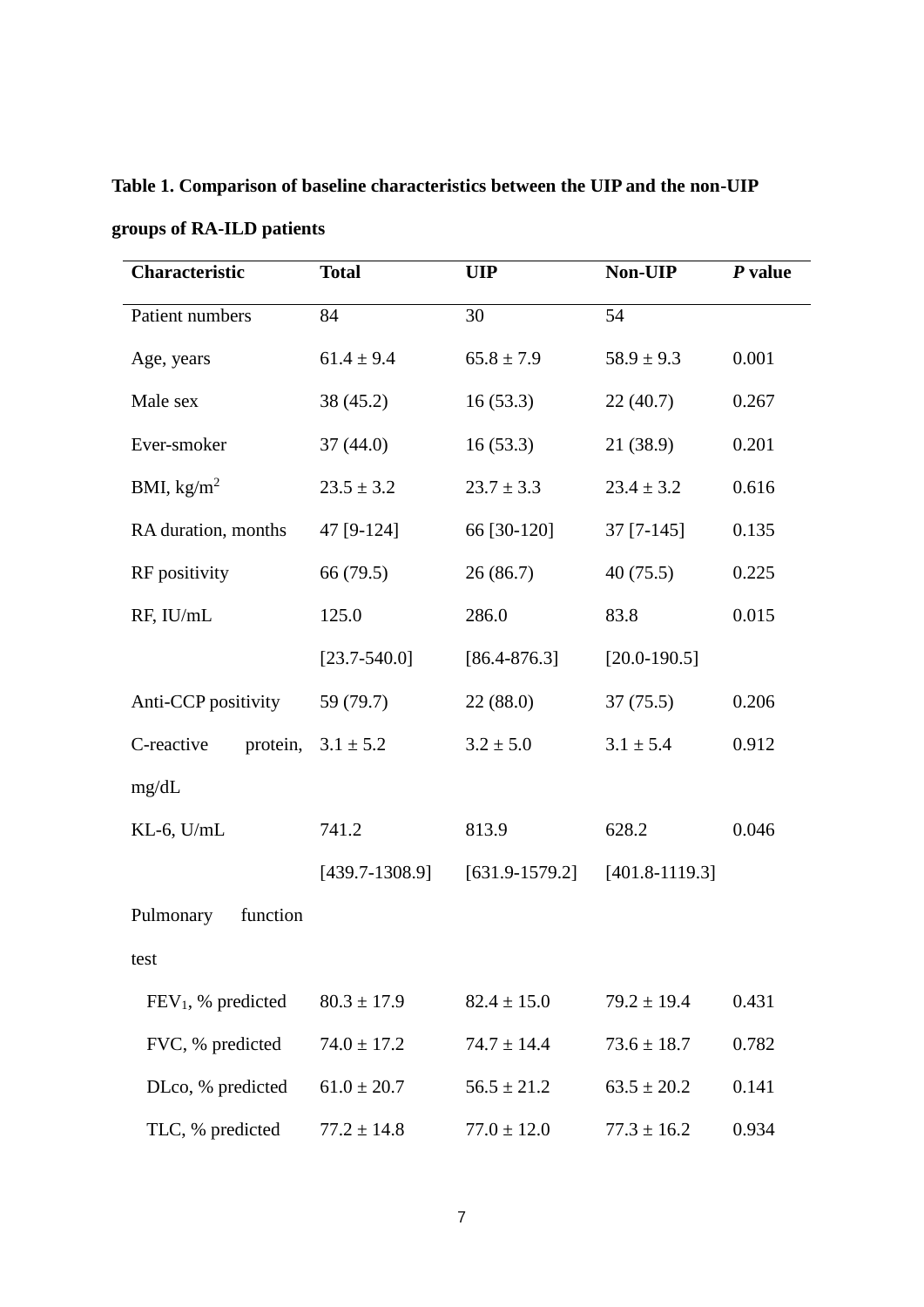| 6MWD, meter          | $417.6 \pm 118.5$     | $386.5 \pm 133.2$ | $435.9 \pm 106.1$ | 0.070 |
|----------------------|-----------------------|-------------------|-------------------|-------|
| 6MWT, the            | lowest $91.9 \pm 5.3$ | $90.3 \pm 5.6$    | $92.9 \pm 5.0$    | 0.035 |
| SpO <sub>2</sub> , % |                       |                   |                   |       |
| Treatment regimen    |                       |                   |                   | 0.038 |
| Steroid only         | 28(33.3)              | 7(23.3)           | 21 (38.9)         |       |
| Steroid              | and/or $46 (54.8)$    | 16(53.3)          | 30(55.6)          |       |
| immunosuppressive    |                       |                   |                   |       |
| agents*              |                       |                   |                   |       |
| None                 | 10(11.9)              | 7(23.3)           | 3(5.6)            |       |
| Steroid dosage, mg   | $12.1 \pm 11.9$       | $13.8 \pm 13.7$   | $11.4 \pm 11.0$   | 0.427 |

Data are presented as mean  $\pm$  standard deviation, median [interquartile range], or number (%) unless otherwise indicated.

UIP, usual interstitial pneumonia; RA, rheumatoid arthritis; ILD, interstitial lung disease; BMI, body mass index; RF, rheumatoid factor; CCP, cyclic citrullinated peptide; KL-6, Krebs von den Lungen-6; FEV<sub>1</sub>, forced expiratory volume in 1 second; FVC, forced vital capacity; DLco, diffusing capacity of the lung for carbon monoxide; TLC, total lung capacity; 6MWD, 6-minute walk test distance; 6MWT, 6-minute walk test; SpO2, peripheral oxygen saturation \*Immunosuppressive agents include azathioprine, cyclophosphamide, mycophenolate mofetil and cyclosporine

#### **Association with the UIP pattern on HRCT**

The UIP group had an older age, higher levels of KL-6 and rheumatoid factor (RF), and a lower saturation during the exercise test than the non-UIP group (Table 1). The UIP group also had reduced survival compared to the non-UIP group (S2 Table).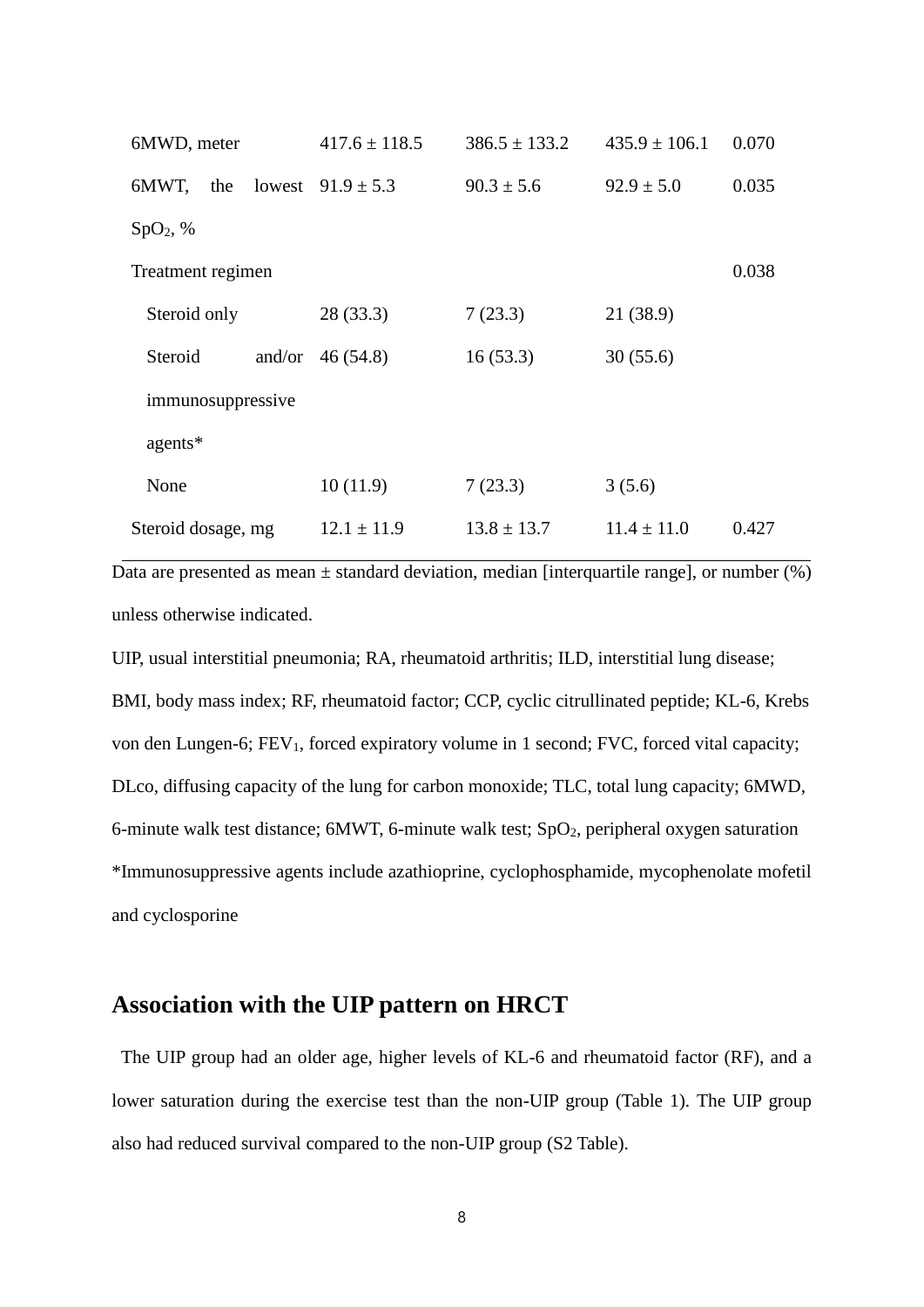In the ROC analysis, KL-6 and RF were significantly associated with a UIP pattern on HRCT and the optimal cut-off levels were 640 U/mL (C-index =  $0.632$ ,  $P = 0.046$ ) and 88 IU/mL (C-index =  $0.661$ ,  $P = 0.015$ ). In a univariate logistic regression analysis, high levels of KL-6 (≥640 U/mL) and RF (≥88 IU/mL), and older age were associated with a UIP pattern. On multivariate analysis, high KL-6 level (odds ratio [OR], 5.173; 95% CI, 1.640–16.320; *P* = 0.005) and older age (OR, 1.104; 95% CI, 1.030-1.184; *P* = 0.005) were independently associated with a UIP pattern (Table 2).

**Table 2. Risk factors for the presence of a UIP pattern in patients with RA-ILD assessed by logistic regression analysis.**

| <b>Parameter</b>        | <b>Odds</b> ratio | 95% confidence interval | $P$ value |  |
|-------------------------|-------------------|-------------------------|-----------|--|
|                         |                   | Univariate analysis     |           |  |
| Age                     | 1.098             | 1.035-1.165             | 0.002     |  |
| Male sex                | 1.662             | 0.676-4.087             | 0.268     |  |
| Ever-smoker             | 1.796             | 0.729-4.427             | 0.203     |  |
| BMI                     | 1.037             | $0.902 - 1.193$         | 0.609     |  |
| $RF$ ( $\geq$ 88 IU/mL) | 3.970             | 1.455-10.837            | 0.007     |  |
| KL-6 $(\geq 640$ U/mL)  | 3.538             | 1.301-9.622             | 0.013     |  |
| C-reactive protein      | 1.005             | 0.923-1.094             | 0.910     |  |
| FEV <sub>1</sub>        | 1.010             | 0.985-1.036             | 0.426     |  |
| <b>FVC</b>              | 1.004             | 0.978-1.030             | 0.779     |  |
| <b>DLco</b>             | 0.983             | 0.962-1.006             | 0.141     |  |
| <b>TLC</b>              | 0.999             | 0.967-1.031             | 0.933     |  |
| 6MWD                    | 0.996             | 0.993-1.000             | 0.075     |  |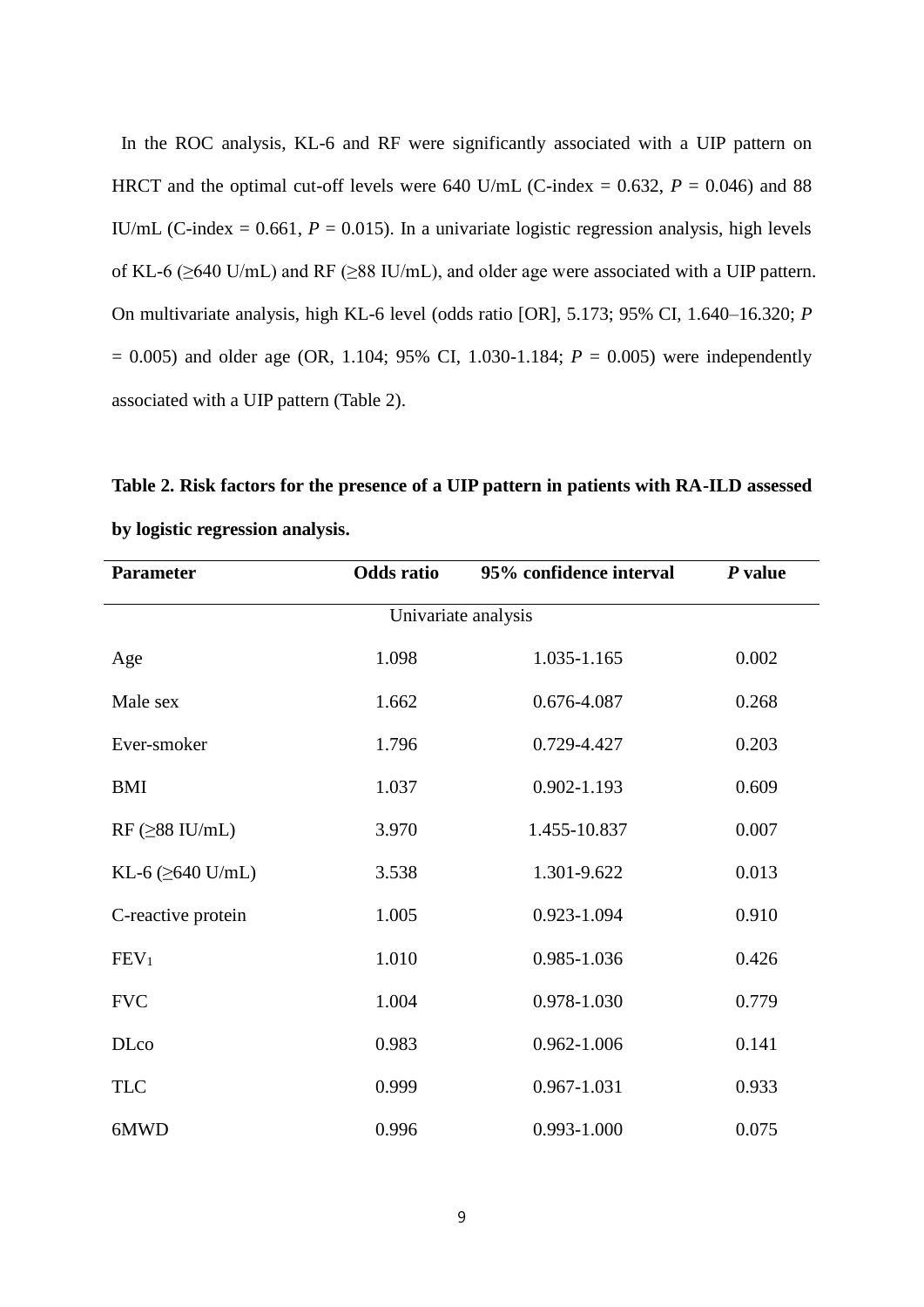| 6MWT, the lowest $SpO2$ | 0.912                 | 0.835-0.996  | 0.041 |
|-------------------------|-----------------------|--------------|-------|
|                         | Multivariate analysis |              |       |
| Age                     | 1.104                 | 1.030-1.184  | 0.005 |
| $RF$ ( $\geq$ 88 IU/mL) | 2.696                 | 0.865-8.407  | 0.087 |
| KL-6 $(\geq 640$ U/mL)  | 5.173                 | 1.640-16.320 | 0.005 |

UIP, usual interstitial pneumonia; RA, rheumatoid arthritis; ILD, interstitial lung disease; BMI, body mass index; RF, rheumatoid factor; KL-6, Krebs von den Lungen-6; FEV<sub>1</sub>, forced expiratory volume in 1 second; FVC, forced vital capacity; DLco, diffusing capacity for carbon monoxide; TLC, total lung capacity; 6MWD, 6-minute walk test distance; 6MWT, 6 minute walk test;  $SpO<sub>2</sub>$ , peripheral oxygen saturation

Among the covariates significant in the univariate analysis,  $6MWT$ , the lowest  $SpO<sub>2</sub>$  was not included in the multivariate analysis because of high correlation with DLco ( $r = 0.733$ ,  $P <$ 0.001)

### **Predicting survival**

Thirty-three (39.3%) patients died during follow-up. Among 22 patients with identified cause of death, the most common cause of death was disease progression (54.5%; AE, 27.3% of cause of death), followed by respiratory infection (27.3%), lung cancer (13.6%), and myocardial infarction (4.5%), respectively. Non-survivors had an older age; were more likely to be men and ever-smokers; had higher KL-6 and RF levels and lower FVC and DLco values, a shorter 6MWT distance, and lower the lowest saturations during the exercise test than survivors (Table 3).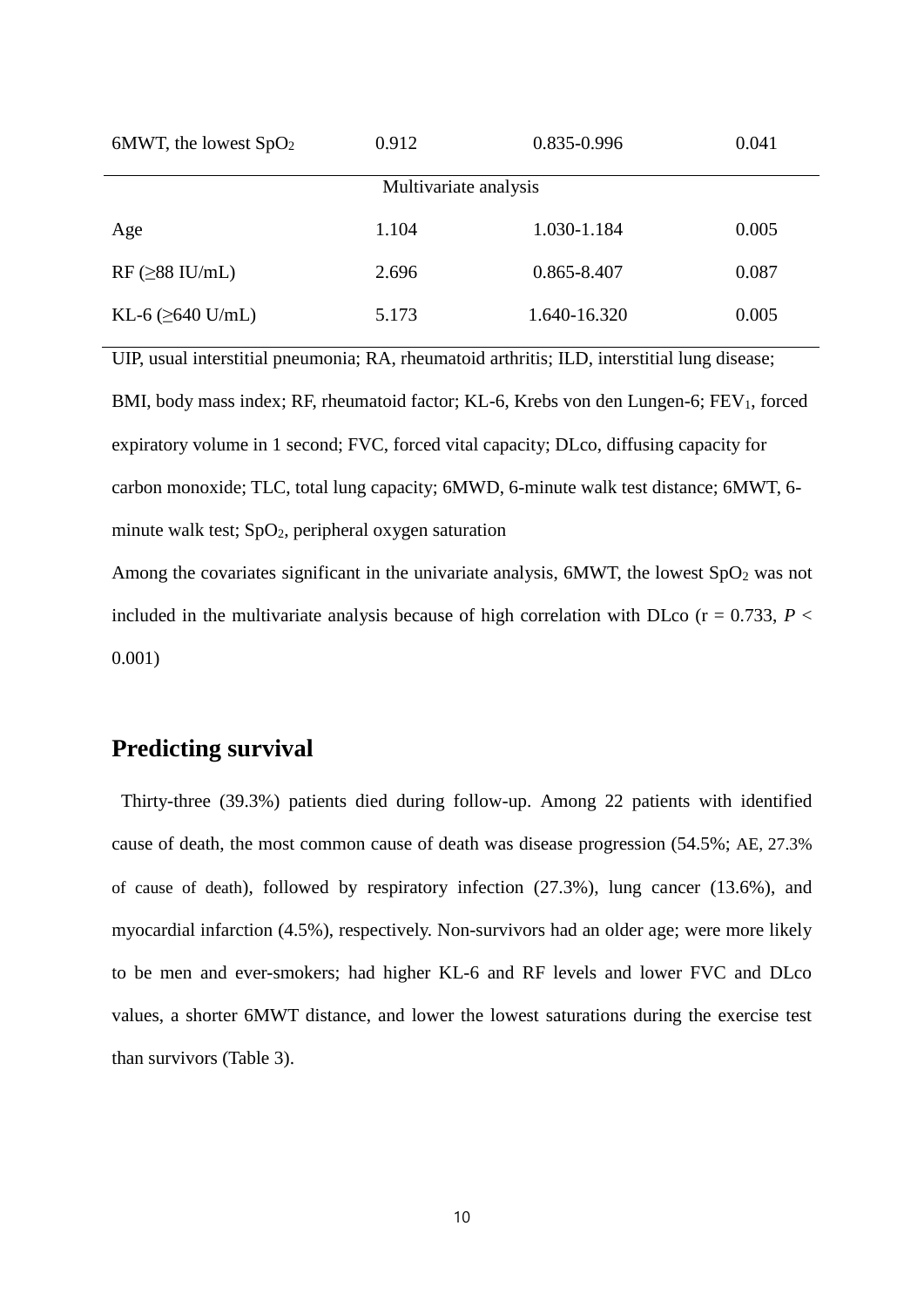**Table 3. Comparison of baseline characteristics between non-survivors and survivors among patients with RA-ILD.**

| <b>Characteristic</b>      | <b>Total</b>      | <b>Non-survivors</b> | <b>Survivors</b>  | $P$ value |
|----------------------------|-------------------|----------------------|-------------------|-----------|
| Patient number             | 84                | 33                   | 51                |           |
| Age, years                 | $61.4 \pm 9.4$    | $65.5 \pm 8.1$       | $58.7 \pm 9.3$    | 0.001     |
| Male sex                   | 38 (45.2)         | 21(63.6)             | 17(33.3)          | 0.006     |
| Ever-smoker                | 37(44.0)          | 21(63.6)             | 16(31.4)          | 0.004     |
| BMI, $\text{kg/m}^2$       | $23.5 \pm 3.2$    | $23.4 \pm 3.2$       | $23.7 \pm 3.3$    | 0.616     |
| RF positivity              | 66 (79.5)         | 27(81.8)             | 39 (78.0)         | 0.673     |
| RF, IU/mL                  | 125.0             | 349.0                | 86.1              | 0.016     |
|                            | $[23.7 - 540.0]$  | $[34.4 - 1410.0]$    | $[20.0 - 188.3]$  |           |
| Anti-CCP positivity        | 59 (79.7)         | 23(85.2)             | 36(76.6)          | 0.376     |
| C-reactive protein, mg/dL  | $3.1 \pm 5.2$     | $3.9 \pm 5.4$        | $2.7 \pm 5.1$     | 0.303     |
| $KL-6$ , $U/mL$            | 741.2             | 1230.7               | 627.1             | 0.004     |
|                            | $[439.7-1308.9]$  | $[644.1 - 1659.3]$   | $[400.9 - 912.7]$ |           |
| Pulmonary function test    |                   |                      |                   |           |
| $FEV1$ , % predicted       | $80.3 \pm 17.9$   | $77.6 \pm 18.1$      | $82.1 \pm 17.7$   | 0.261     |
| FVC, % predicted           | $74.0 \pm 17.2$   | $67.6 \pm 16.2$      | $78.2 \pm 16.6$   | 0.005     |
| DLco, % predicted          | $61.0 \pm 20.7$   | $50.8 \pm 21.5$      | $67.6 \pm 17.3$   | < 0.001   |
| TLC, % predicted           | $77.2 \pm 14.8$   | $74.0 \pm 15.6$      | $79.2 \pm 14.1$   | 0.133     |
| 6MWD, meter                | $417.6 \pm 118.5$ | $374 \pm 117.7$      | $446.1 \pm 111.2$ | 0.007     |
| 6MWT,<br>the<br>lowest     | $91.9 \pm 5.3$    | $89.1 \pm 6.1$       | $93.8 \pm 3.8$    | 0.003     |
| SpO <sub>2</sub> , %       |                   |                      |                   |           |
| <b>UIP</b> pattern on HRCT | 30(35.7)          | 20(60.6)             | 10(19.6)          | < 0.001   |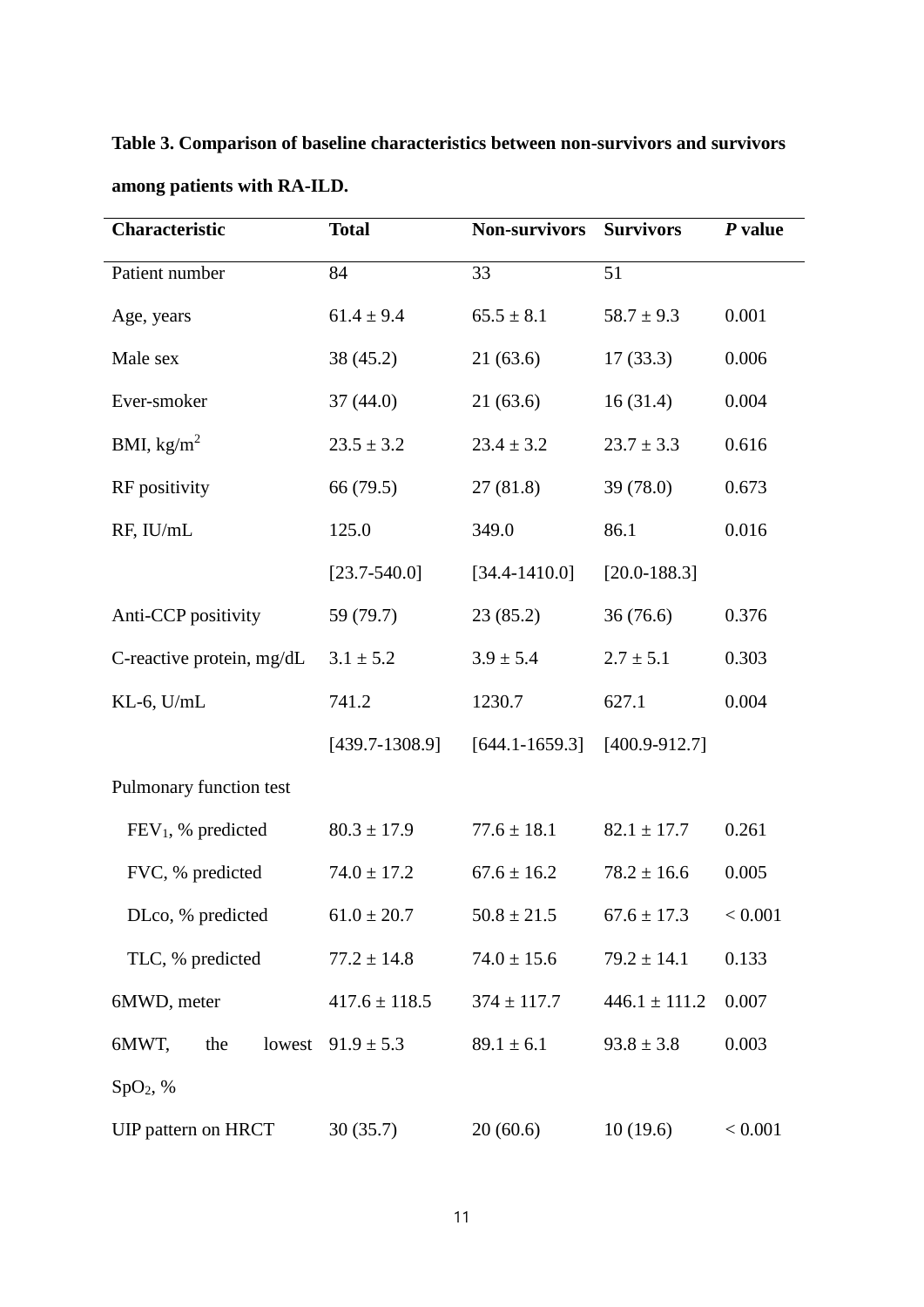Treatment regimen 0.802

| Steroid only       | 28 (33.3)       | 11(33.3)      | 17(33.3)      |       |
|--------------------|-----------------|---------------|---------------|-------|
| Steroid<br>and/or  | 46(54.8)        | 19(57.6)      | 27(52.9)      |       |
| immunosuppressive  |                 |               |               |       |
| agents*            |                 |               |               |       |
| None               | 10(11.9)        | 3(9.1)        | 7(13.7)       |       |
| Steroid dosage, mg | $12.1 \pm 11.9$ | $12.1 + 11.4$ | $12.2 + 12.3$ | 0.983 |

Data are presented as mean  $\pm$  standard deviation, median [interquartile range], or number  $(\%)$ unless otherwise indicated.

RA, rheumatoid arthritis; ILD, interstitial lung disease; BMI, body mass index; RF, rheumatoid factor; CCP, cyclic citrullinated peptide; KL-6, Krebs von den Lungen-6; FEV1, forced expiratory volume in 1 second; FVC, forced vital capacity; DLco, diffusing capacity for carbon monoxide; TLC, total lung capacity; 6MWD, 6-minute walk test distance; 6MWT, 6-minute walk test; SpO2, peripheral oxygen saturation; UIP, usual interstitial pneumonia; HRCT, high-resolution computed tomography

\*Immunosuppressive agents include azathioprine, cyclophosphamide, mycophenolate mofetil and cyclosporin

In the ROC analysis, KL-6 and RF were significant predictors of death and the optimal cutoff levels were 685 U/mL (C-index = 0.687,  $P = 0.004$ ) and 88 IU/mL (C-index = 0.657,  $P =$ 0.016). The univariate Cox proportional hazards model showed that older age, male sex, eversmoker status, high levels of KL-6 ( $\geq$ 685 U/mL) and RF ( $\geq$ 88 IU/mL), lower FVC and DLco, shorter 6MWT distance, and a UIP pattern on HRCT were significantly related to mortality (Table 4). On multivariate analysis, a high KL-6 level was independently associated with poor prognosis (hazard ratio [HR], 2.984; 95% CI, 1.227–7.257; *P* = 0.016); In addition,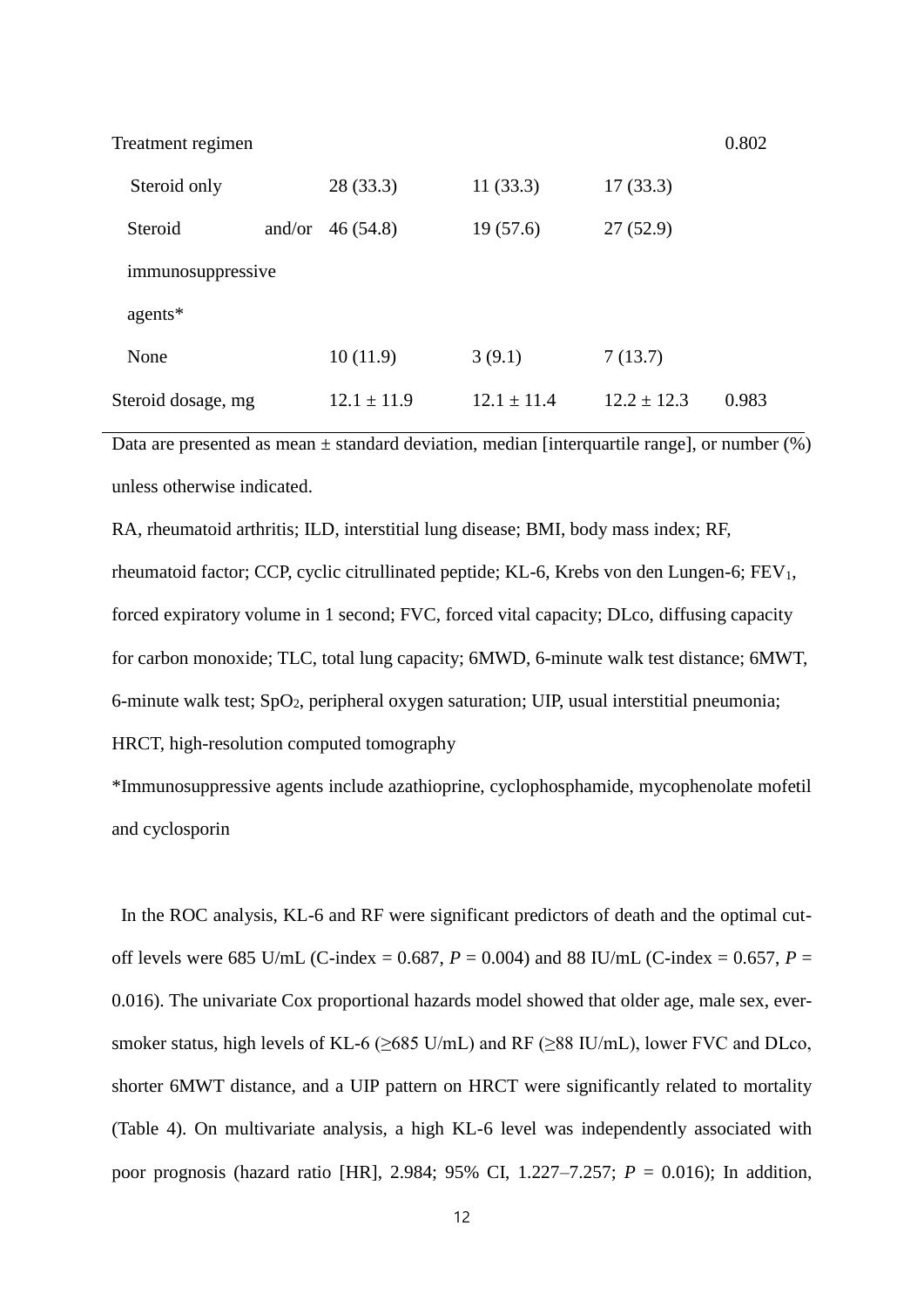older age, male sex, lower FVC, and a UIP pattern were also independently associated with poor prognosis. When radiological honeycombing  $(≥ 5% 0f$  total lung extent) was included in the multivariate model instead of a UIP pattern, a high KL-6 level was also an independent prognostic factor (HR 3.235, 95% CI, 1.394-7.510, p = 0.006) along with age (HR 1.096, 95% CI 1.043-1.152,  $p < 0.001$ ), ever-smoking (HR 3.179, 95% CI 1.458-6.933,  $p = 0.004$ )., FVC (HR 0.969, 95% CI 0.946-0.993,  $p = 0.011$ ) and radiologic honeycombing (HR 2.884, 95%) CI 1.311-6.344, p = 0.008). The diagnostic performance of high levels of KL-6 ( $\geq$ 685 U/mL) for mortality were as follows; sensitivity, specificity, positive predictive value, and negative predictive value were 72.7%, 56.9%, 52.1%, and 76.3%, respectively.

| <b>Parameter</b>               | <b>Hazard</b> ratio | 95% confidence interval | $P$ value |
|--------------------------------|---------------------|-------------------------|-----------|
|                                | Univariate analysis |                         |           |
| Age                            | 1.088               | 1.039-1.138             | < 0.001   |
| Male sex                       | 2.937               | 1.438-5.996             | 0.003     |
| Ever-smoker                    | 2.837               | 1.392-5.779             | 0.004     |
| <b>BMI</b>                     | 0.933               | 0.823-1.057             | 0.276     |
| $RF$ ( $\geq$ 88 IU/mL)        | 2.246               | 1.066-4.732             | 0.033     |
| KL-6 $(\geq 685 \text{ U/mL})$ | 2.742               | 1.273-5.907             | 0.010     |
| C-reactive protein             | 1.030               | 0.972-1.092             | 0.322     |
| FEV <sub>1</sub>               | 0.982               | 0.963-1.002             | 0.071     |
| <b>FVC</b>                     | 0.964               | 0.945-0.984             | < 0.001   |
| <b>DLco</b>                    | 0.953               | 0.934-0.972             | < 0.001   |

**Table 4. Risk factors for the mortality in patients with RA-ILD assessed by Cox proportional hazards model.**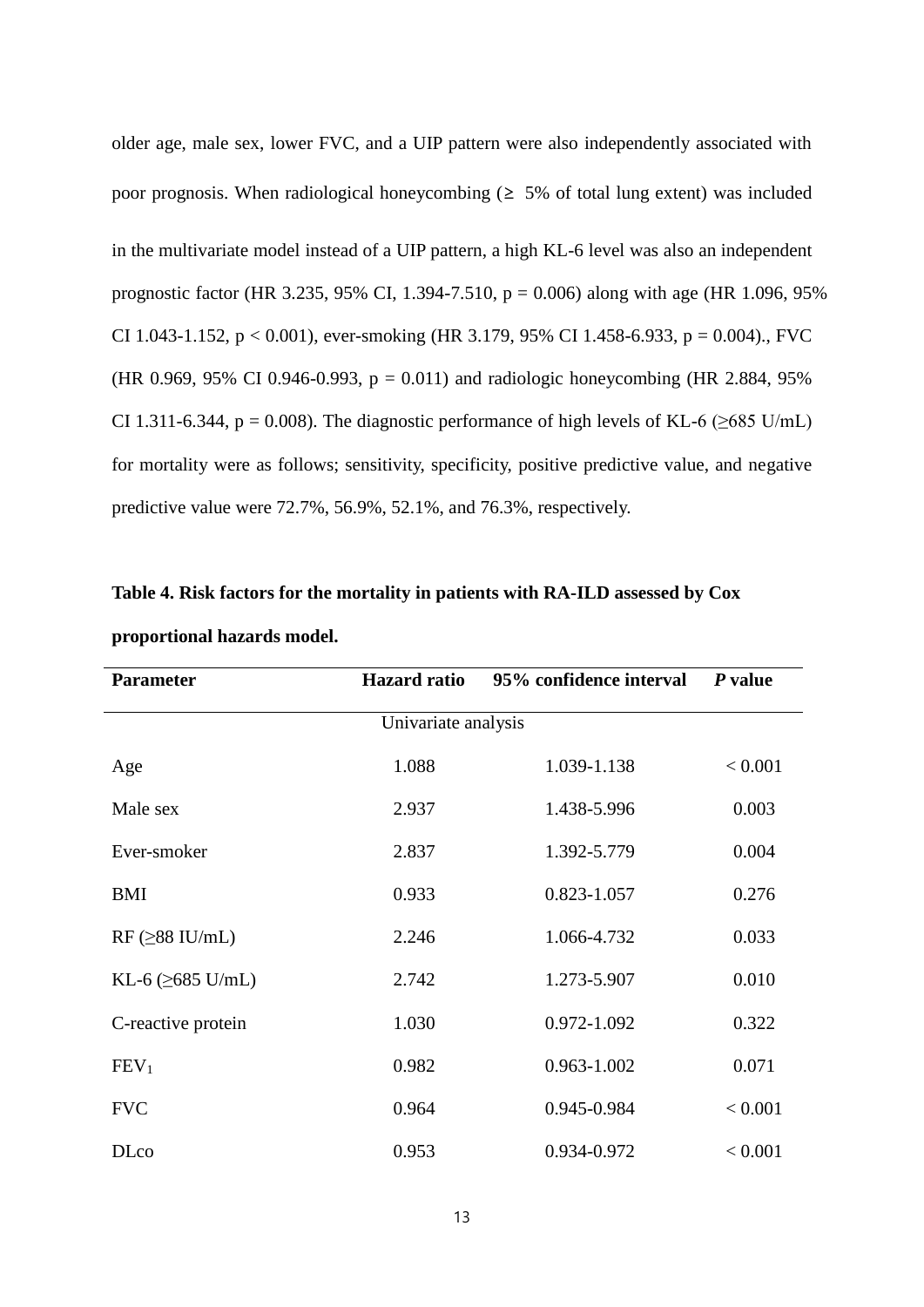| <b>TLC</b>                     | 0.974                 | 0.949-1.000 | 0.048   |
|--------------------------------|-----------------------|-------------|---------|
| 6MWD                           | 0.995                 | 0.993-0.998 | 0.001   |
| 6MWT, the lowest $SpO2$        | 0.840                 | 0.785-0.898 | < 0.001 |
| <b>UIP</b> pattern             | 4.073                 | 2.003-8.281 | < 0.001 |
|                                |                       |             |         |
| Treatment with steroid and/or  | 1.302                 | 0.397-4.274 | 0.663   |
| cytotoxic agent                |                       |             |         |
|                                |                       |             |         |
|                                | Multivariate analysis |             |         |
| Age                            | 1.061                 | 1.006-1.119 | 0.030   |
| Male sex                       | 3.610                 | 1.644-7.931 | 0.001   |
| KL-6 $(\geq 685 \text{ U/mL})$ | 2.984                 | 1.227-7.257 | 0.016   |
| <b>FVC</b>                     | 0.957                 | 0.931-0.984 | 0.002   |

RA, rheumatoid arthritis; ILD, interstitial lung disease; BMI, body mass index; RF, rheumatoid factor; KL-6, Krebs von den Lungen-6; FEV<sub>1</sub>, forced expiratory volume in 1 second; FVC, forced vital capacity; DLco, diffusing capacity for carbon monoxide; TLC, total lung capacity; 6MWD, 6-minute walk test distance; 6MWT, 6-minute walk test; SpO<sub>2</sub>, peripheral oxygen saturation; UIP, usual interstitial pneumonia Among the covariates significant in the univariate analysis,  $FEV_1$  ( $r = 0.889$ ,  $P < 0.001$ ) DLco (r = 0.605,  $P < 0.001$ ), and TLC (r = 0.749,  $P < 0.001$ ) were not included in the

multivariate analysis because of high correlation with FVC.

### **Survival prediction in the UIP group and non-UIP group**

In the UIP group, KL-6 was a significant predictor for death at the optimal cut-off level of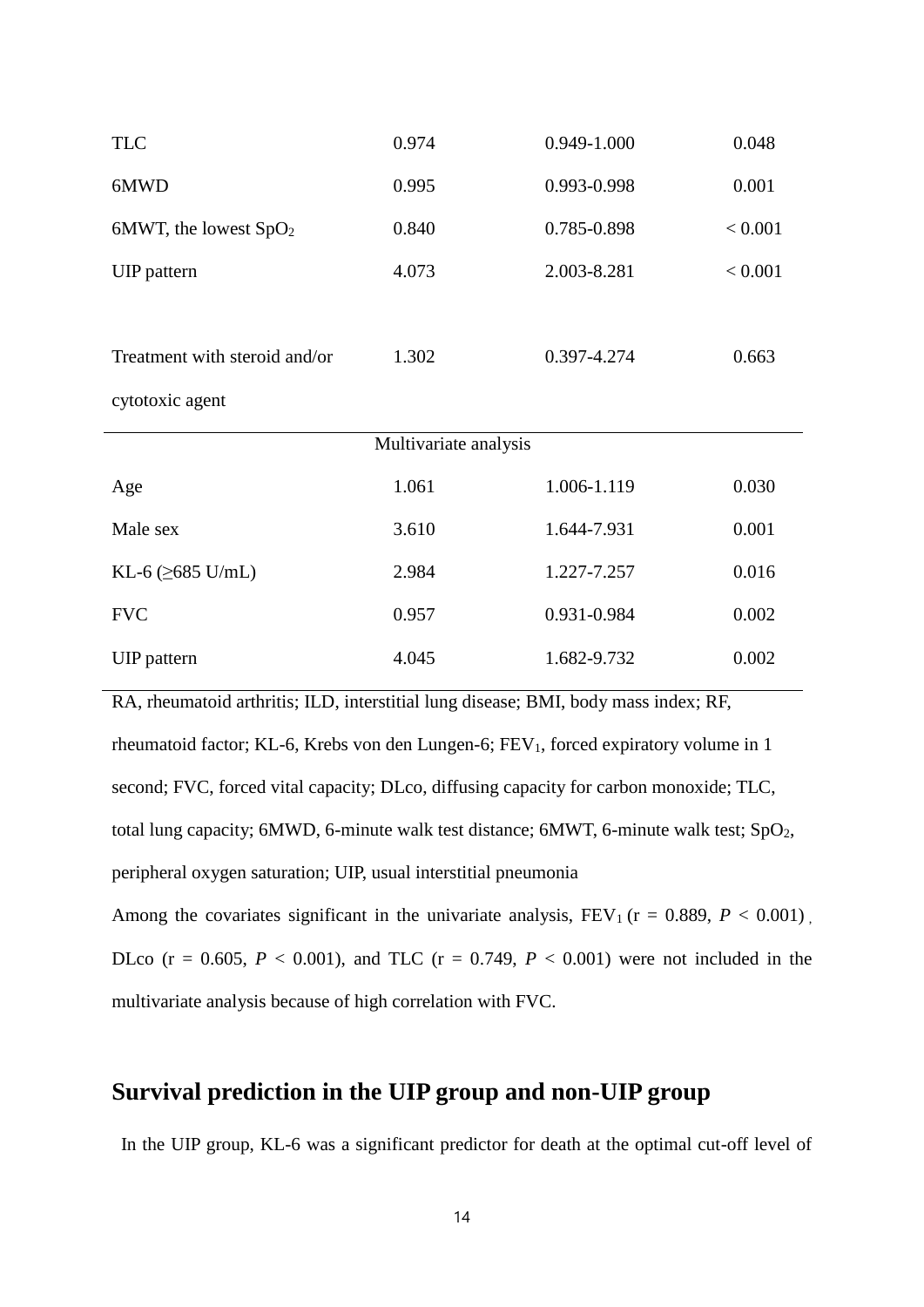780 U/mL (C-index =  $0.765$ ,  $P = 0.020$ ) in ROC analysis. On multivariate Cox analysis, a high KL-6 level (>780 U/mL) was an independent prognostic factor (HR, 4.659; 95% CI, 1.258–17.261;  $P = 0.021$ ) with lower FVC (S3 Table). However, in the non-UIP group, KL-6 level was not associated with prognosis on ROC and univariate Cox analyses. On the contrary, male sex (HR, 5.356; 95% CI, 1.498–19.146; *P* = 0.010) and lower FVC (HR, 0.938; 95% CI, 0.901–0.977;  $P = 0.002$ ) were independent prognostic factors in the non-UIP group (S4) Table).

#### **Comparison of survival between low and high KL-6 groups**

Among the total subjects, the low KL-6 group (<685 U/mL, n=38) had improved survival (median survival period: not reached vs. 66 months,  $P = 0.007$ ) when compared to the high KL-6 group ( $\geq$ 685 U/mL, n=46) (Fig 1-a). Among the UIP group, the low KL-6 group (<780 U/mL, n=12) also showed better prognosis (median survival period: not reached vs. 27 months,  $P = 0.001$ ) than the high KL-6 group ( $\geq 780$  U/mL, n=18) (Fig 1-b).

#### **Fig 1. Comparison of survival curves according to KL-6 levels.**

(A) Total patients, (B) the UIP group. UIP, usual interstitial pneumonia

#### **Correlations between KL-6 level and lung function**

KL-6 levels inversely correlated with FVC ( $r = -0.318$ ,  $P = 0.003$ ), DLco ( $r = -0.460$ ,  $P <$ 0.001), and TLC ( $r = -0.381$ ,  $P = 0.013$ ). KL-6 levels also showed an inverse correlation with 6MWT distance  $(r = -0.210, P = 0.060)$  (Fig 2). These correlation between KL-6 and lung function were maintained in both the UIP (S1 Fig.) and the non-UIP groups (S2 Fig.).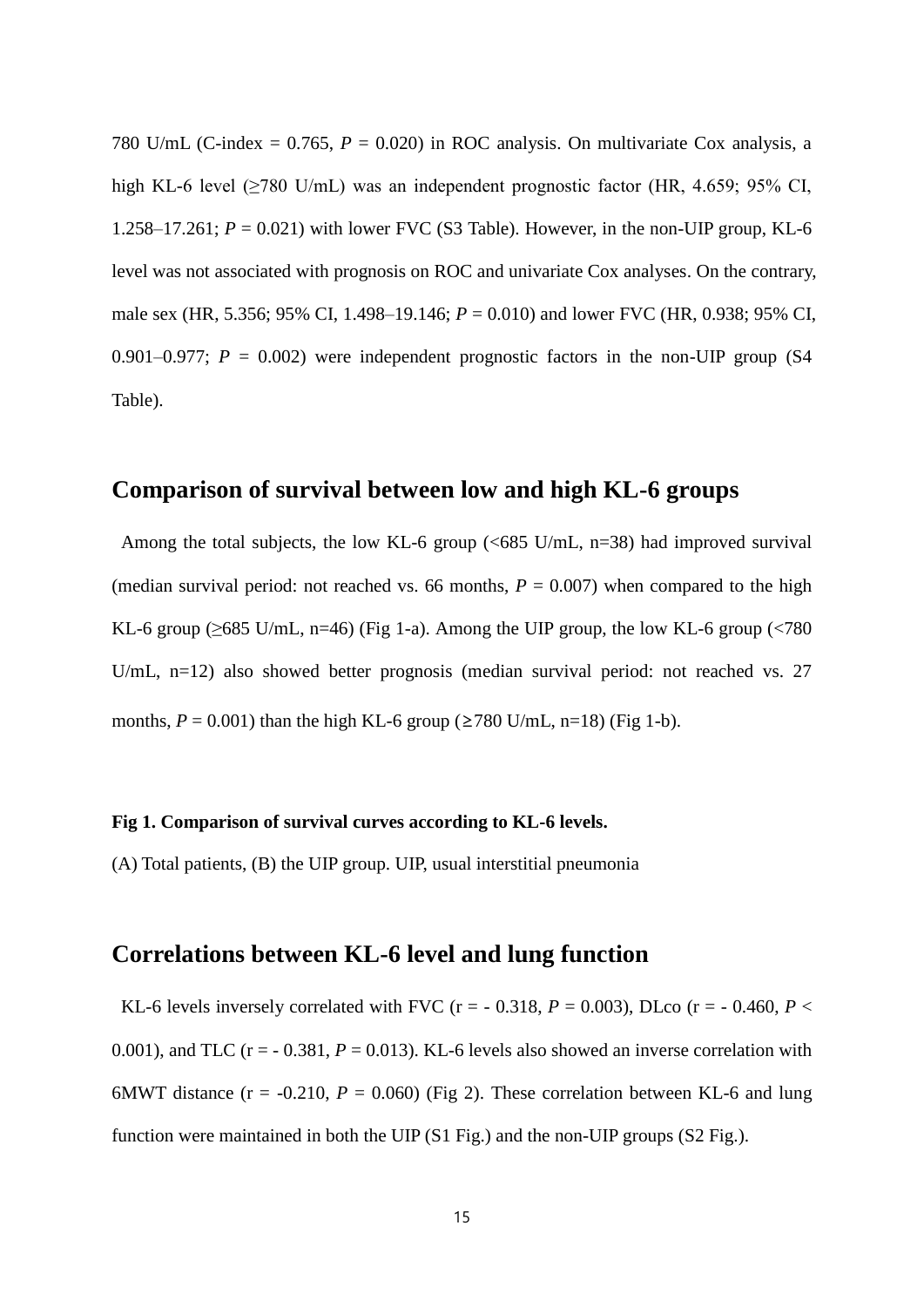#### **Fig 2. Correlation between KL-6 levels and lung function or exercise capacity.**

FVC, forced vital capacity; DLco, diffusing capacity for carbon monoxide; TLC, total lung capacity; 6MWD, 6-minute walk test distance

## **Discussion**

In this study, high KL-6 levels were an independently associated with a UIP pattern on HRCT in patients with RA-ILD. KL-6 levels were also inversely correlated with lung function and exercise capacity, and a high KL-6 level was an independent prognostic factor for the mortality in patients with RA-ILD, especially in the UIP group.

KL-6 is expressed on type II pneumocytes and bronchiolar epithelial cells [33]. Upon epithelial breakdown by lung injury, KL-6 is thought to leak into the blood circulation system, suggesting that it could be used as a marker of epithelial injury [16]. Several reports have shown that KL-6 would be useful for early diagnosis as well as predicting acute exacerbation, treatment outcomes, and survival in patients with IPF [17,18,34-37]. KL-6 might also serve as a diagnostic marker in connective tissue disease–associated ILD (CTD-ILD) [38]. Oguz et al., in 113 patients with CTD and 45 healthy control subjects, reported that median KL-6 values were higher in the CTD-ILD group than the CTD-without-ILD group (33.75 vs. 3.9 U/mL; *P* < 0.001) or healthy control group (33.75 vs. 3.9 U/mL; *P* < 0.008), respectively [38]. Our study showed the usefulness of KL-6 as a blood biomarker for estimating disease severity in RA-ILD. Previous results support our findings [21,31,39]. Kinoshita et al., in 47 RA-ILD patients, showed a strong positive correlation between serum KL-6 levels and the extent of reticular opacity on HRCT ( $r = 0.84$ ,  $P < 0.01$ ) [21]. Kumanovics et al., in 135 patients with CTD-ILD (104 with systemic sclerosis, 31 with myositis), also showed that KL-6 levels were negatively correlated with FVC ( $r = -0.32$ ,  $P < 0.001$ ) and DLco ( $r = -0.55$ ,  $P <$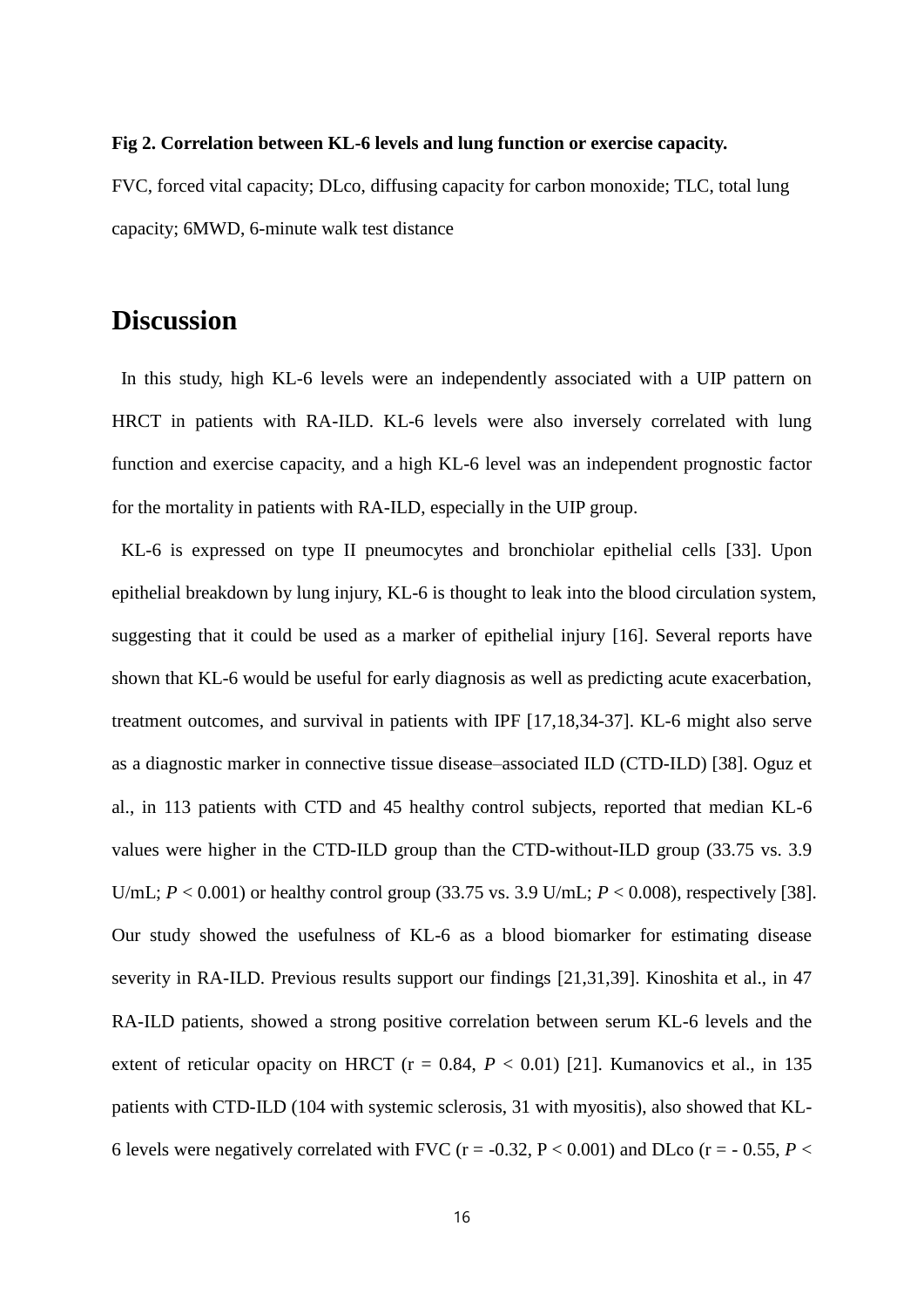0.001) [39]. These results suggest that KL-6 might be useful for evaluating disease severity in cases of CTD-ILD including RA [21].

In this study, the UIP group showed reduced survival compared to the non-UIP group, and a UIP pattern on HRCT was independently associated with mortality. Our findings are consistent with previous reports [5,9]. Kelly et al., in 230 patients with RA-ILD, reported that patients with a radiologic UIP pattern had an increased all-cause mortality (relative risk, 3.9; 95% CI, 1.26–12.3; *P* < 0.018) compared to those without a UIP pattern [9]. Kim et al., in 82 patients with RA-ILD, also showed that patients with a UIP pattern on HRCT had a worse prognosis (median survival period, 3.2 vs. 6.6 years,  $P = 0.004$ ) than those without a UIP pattern irrespective of age, sex, and lung function [5]. Therefore, it is important to differentiate the UIP group among patients with RA-ILD, but there are no known predictors of the UIP group among patients with RA-ILD. In our study, mean KL-6 level was higher in the UIP group than in the non-UIP group, and a high KL-6 level was a significant discriminating factor of a UIP pattern, suggesting that it might be useful for differentiating this group. However, Ishii et al., in 57 patients with idiopathic interstitial pneumonia (19 with UIP, 12 with NSIP) reported that serum KL-6 levels did not differ between the UIP and NSIP groups [40]. A small number of subjects and differences in the ILD disease group may have led to divergent results from our study. In addition, our current study showed that radiological honeycombing was also a poor prognostic factor, which is comparable to the prior studies [41,42].

Our results suggest that high KL-6 might be useful prognostic marker in patients with RA-ILD. Also, Previous studies suggested the usefulness of KL-6 as a prognostic biomarker in patients with UIP [22,43]. Satoh et al., in 219 patients with ILD (IIP in 152 and CTD-ILD in 67), including 183 patients (83.5%) with a UIP pattern on HRCT, showed that an elevated KL-6 level  $(\geq 1000 \text{ U/mL})$  was associated with a poor prognosis (HR, 2.95;  $P < 0.001$ ) after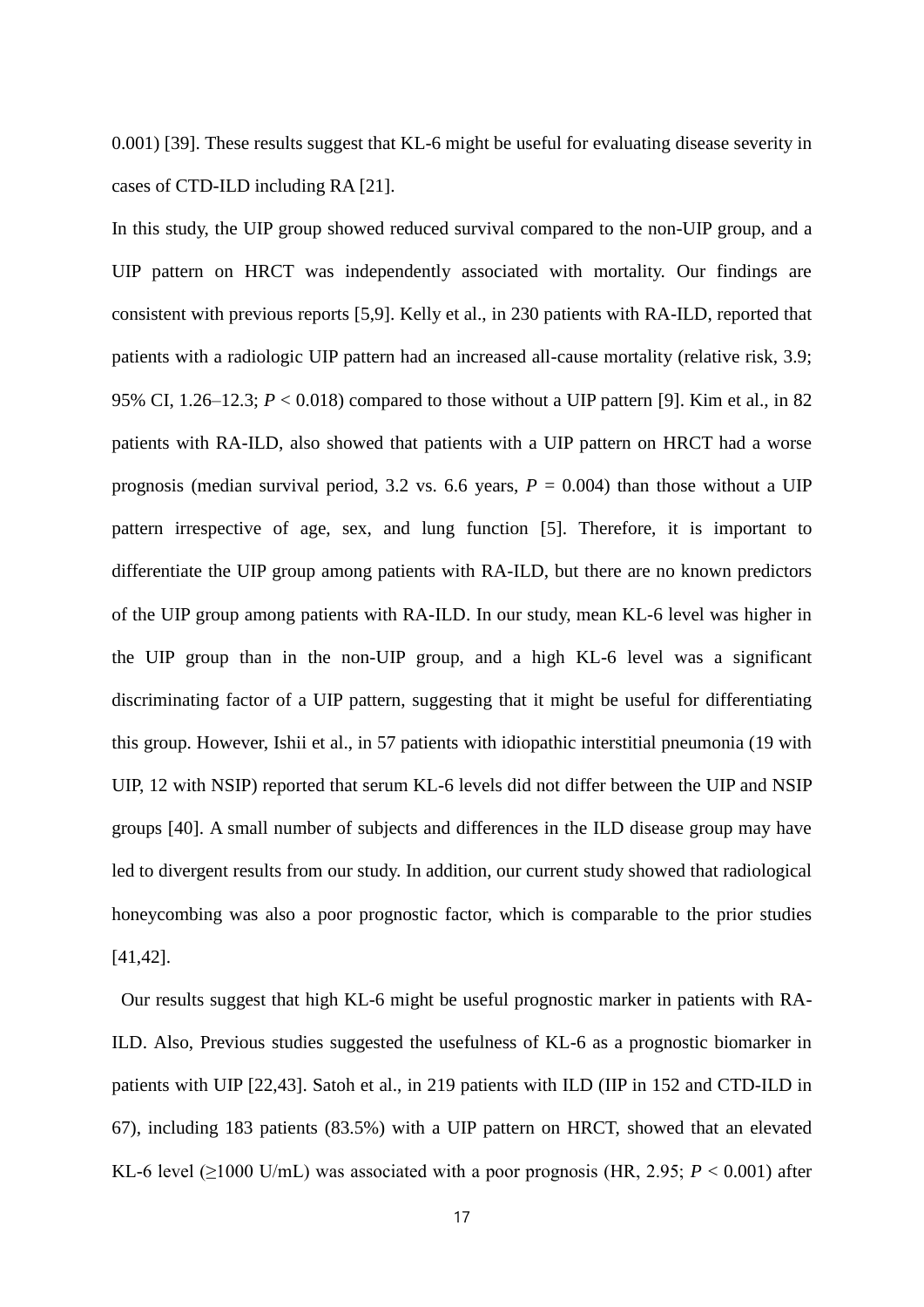the adjustment for age and sex [43]. Lee et al. also reported that, among 62 RA-UIP patients, those with a high KL-6 level  $(\geq)$ 33 U/mL) had a reduced survival (median survival period: 51 vs. 96 months;  $P = 0.019$ ) than those without a high KL-6 level irrespective of age, sex, and baseline lung function [22]. However, in our study, KL-6 was not a significant prognostic factor in the non-UIP group. The reason for this result is unclear, and one possible explanation is that the alveolar epithelium may be less damaged in the non-UIP group than in the UIP group. Repetitive microinjuries to the alveolar epithelium have been implicated in the pathogenetic cascade in idiopathic UIP (IPF) [44,45]. In a previous study, the serum levels of surfactant protein A, another biomarker of epithelial injury, were higher in the IPF group ( $n =$ 19) than in the idiopathic NSIP group (n = 12) (mean value:  $104.9$  vs.  $46.6$  ng/mL;  $P <$ 0.0001) [40].

This study has some limitations. First, it had a retrospective design and was conducted in a single tertiary referral center. However, the demographic features and lung function of our patients were comparable to those in other studies [5,8]. Second, a surgical lung biopsy was performed in only 24 patients (28.6% of the total subjects). However, the radiologic classification of a UIP pattern shows high agreement with the UIP pattern on the lung biopsy in patients with RA-ILD [28]. If patients with a histopathologic UIP pattern were included in the radiologic non-UIP group, they might have reduced the intergroup prognostic differences; however, the UIP group on HRCT still showed significant prognostic differences compared to the non-UIP group. Surgical lung biopsy is not usually performed in patients with CTD-ILD because histopathologic subtypes do not show treatment differences [46,47]. Third, some patients analyzed here had been included in our previous study [22]. However, in this study, we included the non-UIP group and used a different method for KL-6 measurement (latexenhanced immunoturbidimetric assay) from the previous study (the enzyme-linked immunosorbent assay). Finally, RA activity and detailed treatment information such as type,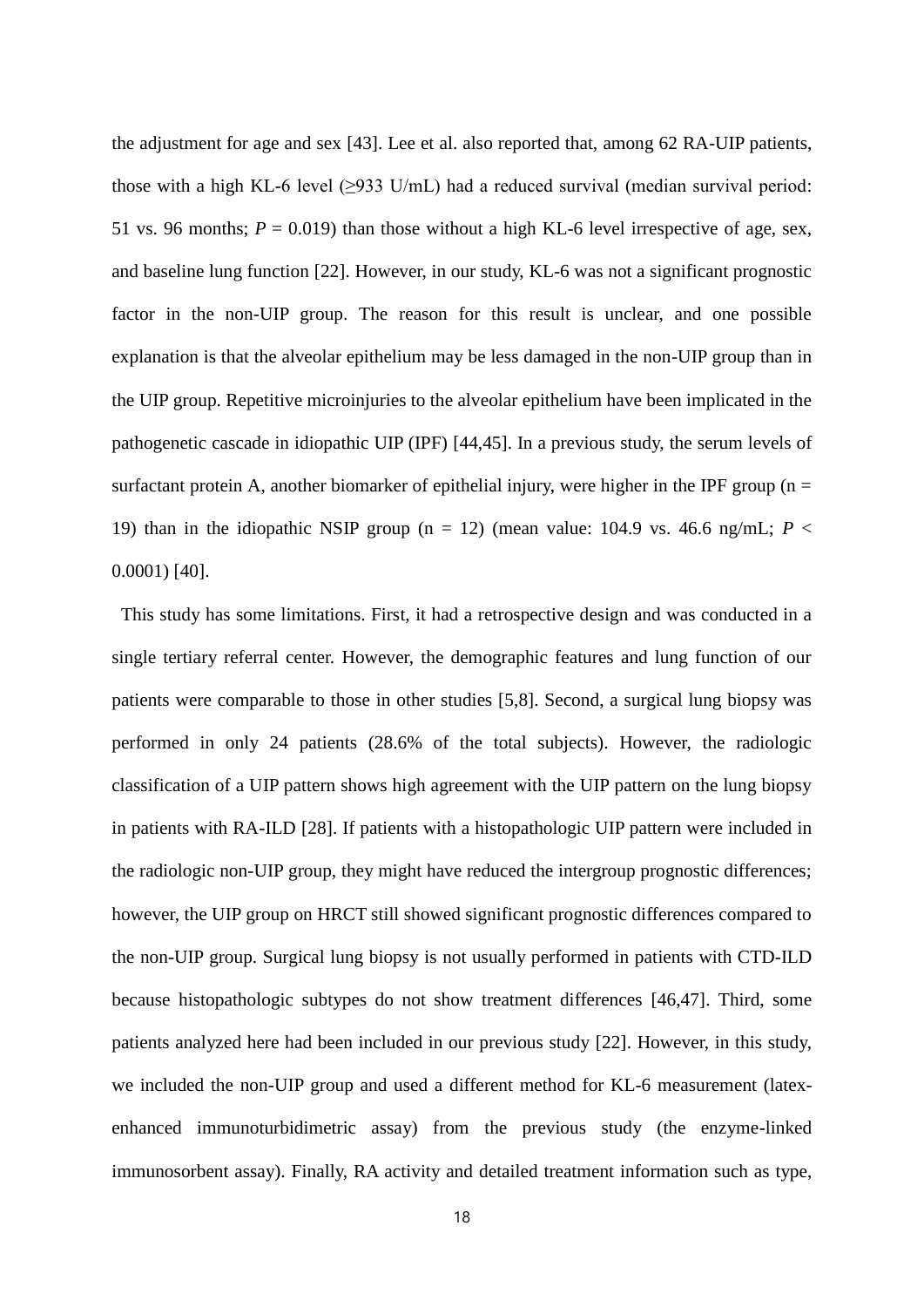dose, timing, and duration of medication were not considered in the analysis of prognostic factors; however, there are no proven treatments for RA-ILD, and treatment with steroids and/or cytotoxic agents were not associated with prognosis in this study.

## **Conclusion**

In conclusion, our results suggest that high KL-6 levels might be useful as a biomarker for the presence of a UIP pattern and prognosis in patients with RA-ILD. These findings warrant validation in further larger-scale studies.

# **Acknowledgements**

Reagents for KL-6 were provided by KYUNG IL MEDICAL INC. for this study.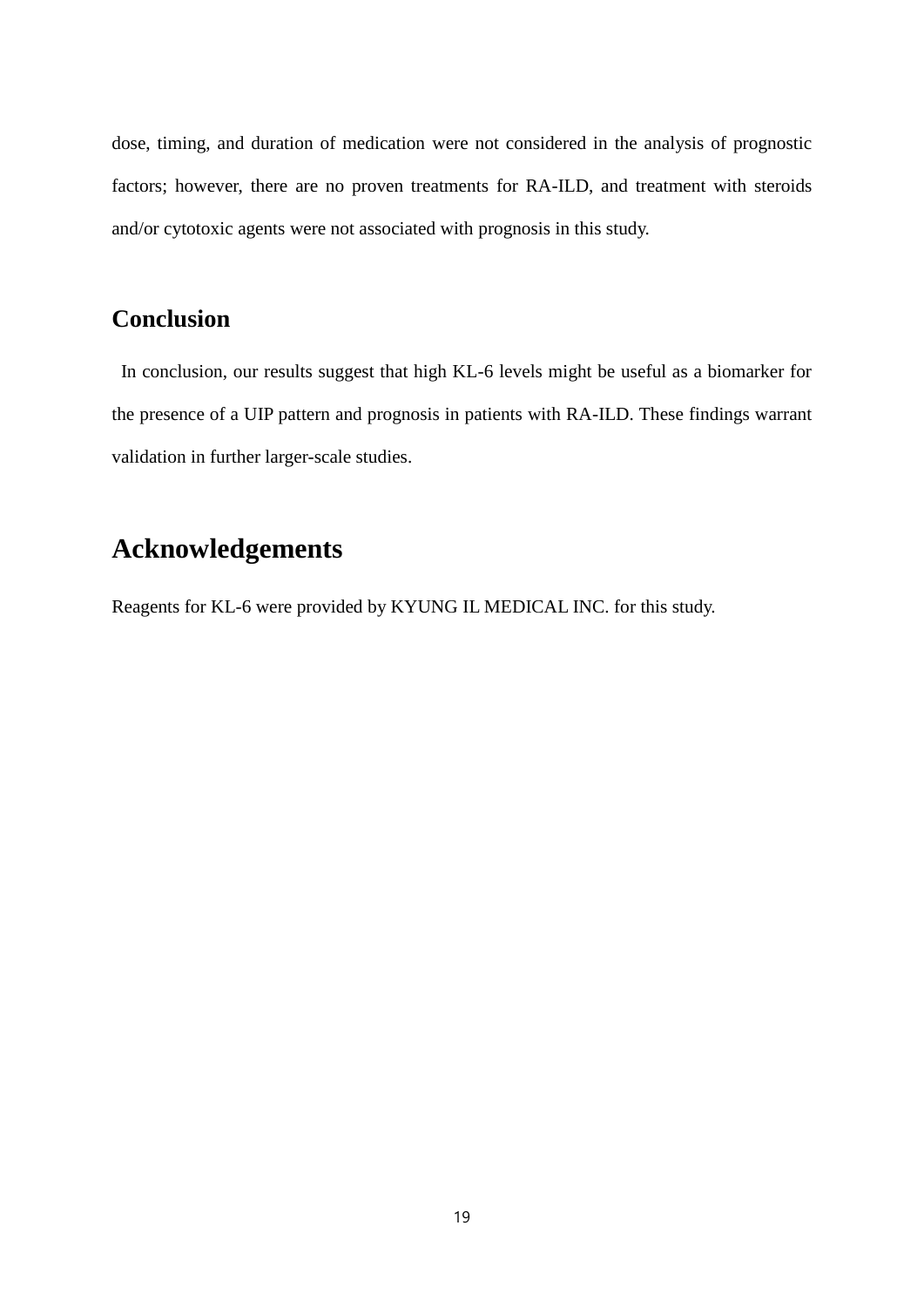# **References**

- **1.** Doyle TJ, Lee JS, Dellaripa PF, Lederer JA, Matteson EL, Fischer A, et al. A roadmap to promote clinical and translational research in rheumatoid arthritis-associated interstitial lung disease. Chest. 2014; 145: 454-463. doi: 10.1378/chest.13-2408. PMID: 24590021
- **2.** Olson AL, Swigris JJ, Sprunger DB, Fischer A, Fernandez-Perez ER, Solomon J, et al. Rheumatoid arthritis-interstitial lung disease-associated mortality. Am J Respir Crit Care Med. 2011; 183: 372-378. doi: 10.1164/rccm.201004-0622OC. PMID: 20851924
- **3.** Park IN, Kim DS, Shim TS, Lim CM, Lee SD, Koh Y, et al. Acute exacerbation of interstitial pneumonia other than idiopathic pulmonary fibrosis. Chest. 2007; 132: 214-220. doi: 10.1378/chest.07-0323. PMID: 17400667
- **4.** Song JW, Lee HK, Lee CK, Chae EJ, Jang SJ, Colby TV, et al. Clinical course and outcome of rheumatoid arthritis-related usual interstitial pneumonia. Sarcoidosis Vasc Diffuse Lung Dis. 2013; 30: 103-112. PMID: 24071881
- **5.** Kim EJ, Elicker BM, Maldonado F, Webb WR, Ryu JH, Van Uden JH, et al. Usual interstitial pneumonia in rheumatoid arthritis-associated interstitial lung disease. Eur Respir J. 2010; 35: 1322-1328. doi: 10.1183/09031936.00092309. PMID: 19996193
- **6.** Assayag D, Lubin M, Lee JS, King TE, Collard HR, Ryerson CJ. Predictors of mortality in rheumatoid arthritis-related interstitial lung disease. Respirology. 2014; 19: 493-500. doi: 10.1111/resp.12234. PMID: 24372981
- **7.** Ito Y, Arita M, Kumagai S, Takei R, Noyama M, Tokioka F, et al. Radiological fibrosis score is strongly associated with worse survival in rheumatoid arthritis-related interstitial lung disease. Mod Rheumatol. 2018: 1-7. doi: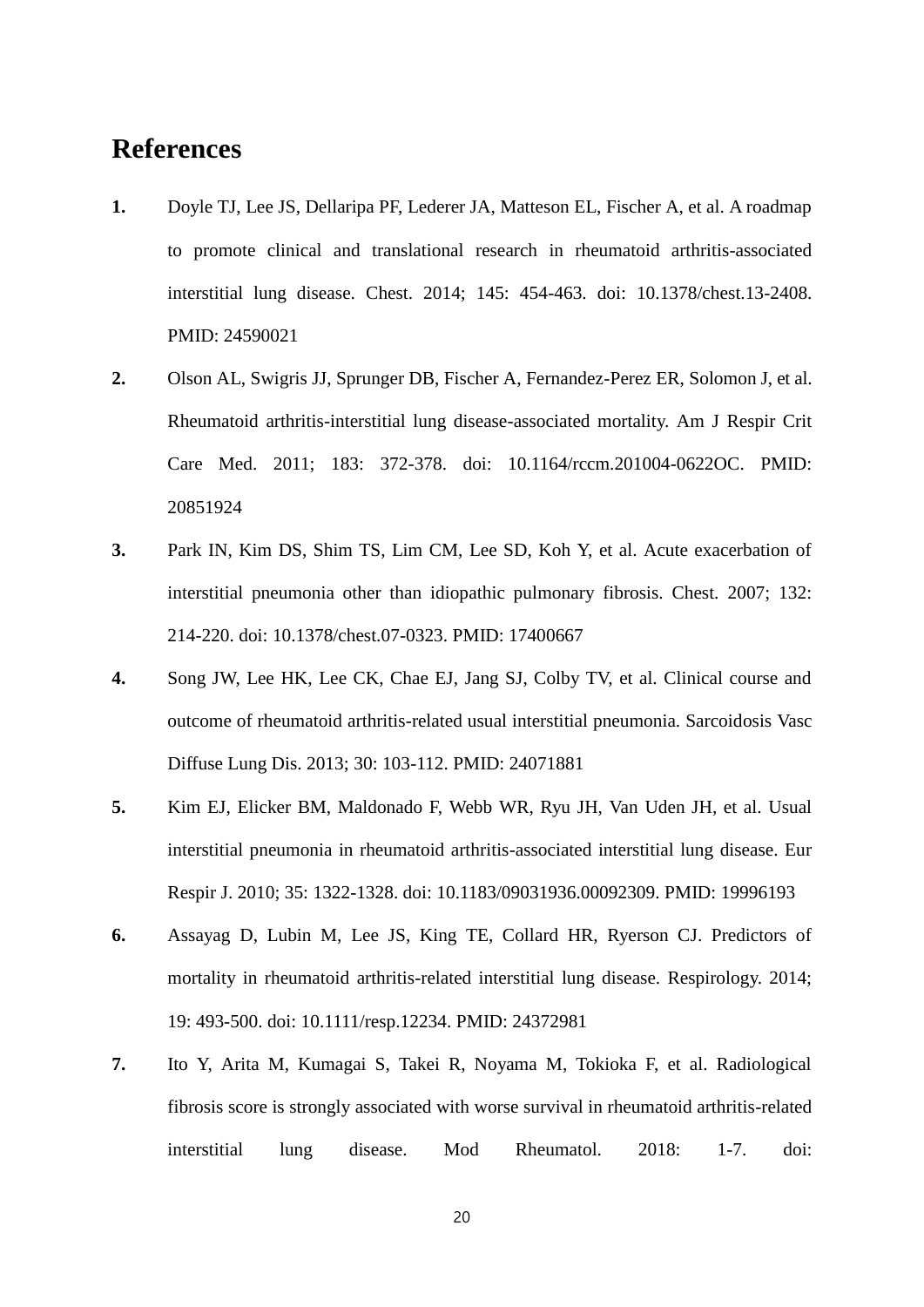10.1080/14397595.2018.1442170. PMID: 29446698

- **8.** Solomon JJ, Chung JH, Cosgrove GP, Demoruelle MK, Fernandez-Perez ER, Fischer A, et al. Predictors of mortality in rheumatoid arthritis-associated interstitial lung disease. Eur Respir J. 2016; 47: 588-596. doi: 10.1183/13993003.00357-2015. PMID: 26585429
- **9.** Kelly CA, Saravanan V, Nisar M, Arthanari S, Woodhead FA, Price-Forbes AN, et al. Rheumatoid arthritis-related interstitial lung disease: associations, prognostic factors and physiological and radiological characteristics--a large multicentre UK study. Rheumatology (Oxford). 2014; 53: 1676-1682. doi: 10.1093/rheumatology/keu165. PMID: 24758887
- **10.** Antoniou KM, Margaritopoulos GA, Goh NS, Karagiannis K, Desai SR, Nicholson AG, et al. Combined pulmonary fibrosis and emphysema in scleroderma-related lung disease has a major confounding effect on lung physiology and screening for pulmonary hypertension. Arthritis Rheumatol. 2016; 68: 1004-1012. doi: 10.1002/art.39528. PMID: 26636545
- **11.** Watadani T, Sakai F, Johkoh T, Noma S, Akira M, Fujimoto K, et al. Interobserver variability in the CT assessment of honeycombing in the lungs. Radiology. 2013; 266: 936-944. doi: 10.1148/radiol.12112516. PMID: 23220902
- **12.** Guiot J, Moermans C, Henket M, Corhay JL, Louis R. Blood biomarkers in idiopathic pulmonary fibrosis. Lung. 2017; 195: 273-280. doi: 10.1007/s00408-017-9993-5. PMID: 28353114
- **13.** Vij R, Noth I. Peripheral blood biomarkers in idiopathic pulmonary fibrosis. Transl Res. 2012; 159: 218-227. doi: 10.1016/j.trsl.2012.01.012. PMID: 22424426
- **14.** Kohno N, Akiyama M, Kyoizumi S, Hakoda M, Kobuke K, Yamakido M. Detection of soluble tumor-associated antigens in sera and effusions using novel monoclonal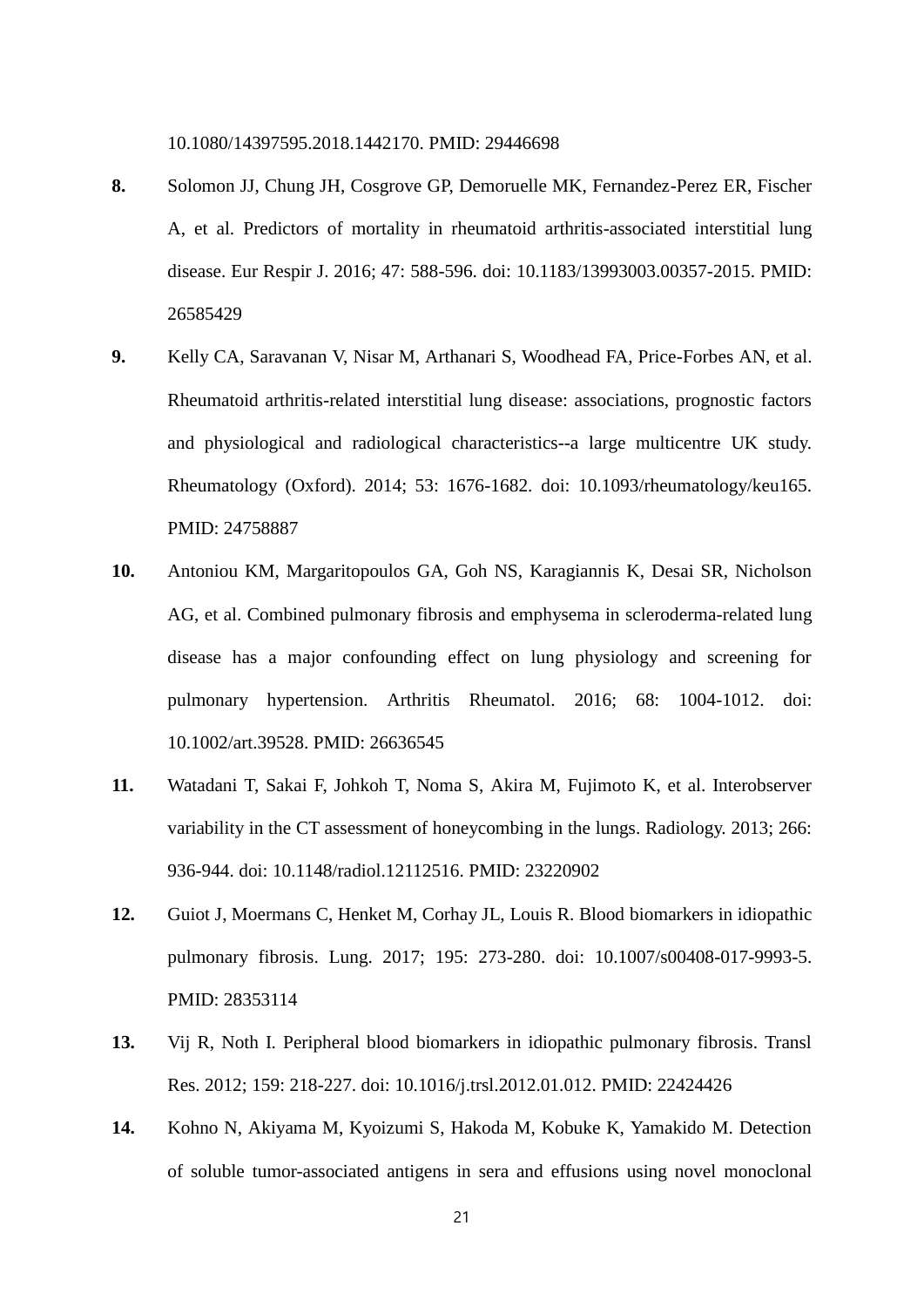antibodies, KL-3 and KL-6, against lung adenocarcinoma. Jpn J Clin Oncol. 1988; 18: 203-216. PMID: 3411786

- **15.** Kohno N, Awaya Y, Oyama T, Yamakido M, Akiyama M, Inoue Y, et al. KL-6, a mucin-like glycoprotein, in bronchoalveolar lavage fluid from patients with interstitial lung disease. Am Rev Respir Dis. 1993; 148: 637-642. doi: 10.1164/ajrccm/148.3.637. PMID: 8368634
- **16.** Ishizaka A, Matsuda T, Albertine KH, Koh H, Tasaka S, Hasegawa N, et al. Elevation of KL-6, a lung epithelial cell marker, in plasma and epithelial lining fluid in acute respiratory distress syndrome. Am J Physiol Lung Cell Mol Physiol. 2004; 286: L1088-1094. doi: 10.1152/ajplung.00420.2002. PMID: 12959931
- **17.** Yokoyama A, Kohno N, Hamada H, Sakatani M, Ueda E, Kondo K, et al. Circulating KL-6 predicts the outcome of rapidly progressive idiopathic pulmonary fibrosis. Am J Respir Crit Care Med. 1998; 158: 1680-1684. doi: 10.1164/ajrccm.158.5.9803115. PMID: 9817725
- **18.** Yokoyama A, Kondo K, Nakajima M, Matsushima T, Takahashi T, Nishimura M, et al. Prognostic value of circulating KL-6 in idiopathic pulmonary fibrosis. Respirology. 2006; 11: 164-168. doi: 10.1111/j.1440-1843.2006.00834.x. PMID: 16548901
- **19.** Sokai A, Tanizawa K, Handa T, Kanatani K, Kubo T, Ikezoe K, et al. Importance of serial changes in biomarkers in idiopathic pulmonary fibrosis. ERJ Open Res. 2017; 3. doi: 10.1183/23120541.00019-2016. PMID: 28875146
- **20.** Hamai K, Iwamoto H, Ishikawa N, Horimasu Y, Masuda T, Miyamoto S, et al. Comparative study of circulating MMP-7, CCL18, KL-6, SP-A, and SP-D as disease markers of idiopathic pulmonary fibrosis. Dis Markers. 2016; 2016: 4759040. doi: 10.1155/2016/4759040. PMID: 27293304
- **21.** Kinoshita F, Hamano H, Harada H, Kinoshita T, Igishi T, Hagino H, et al. Role of KL-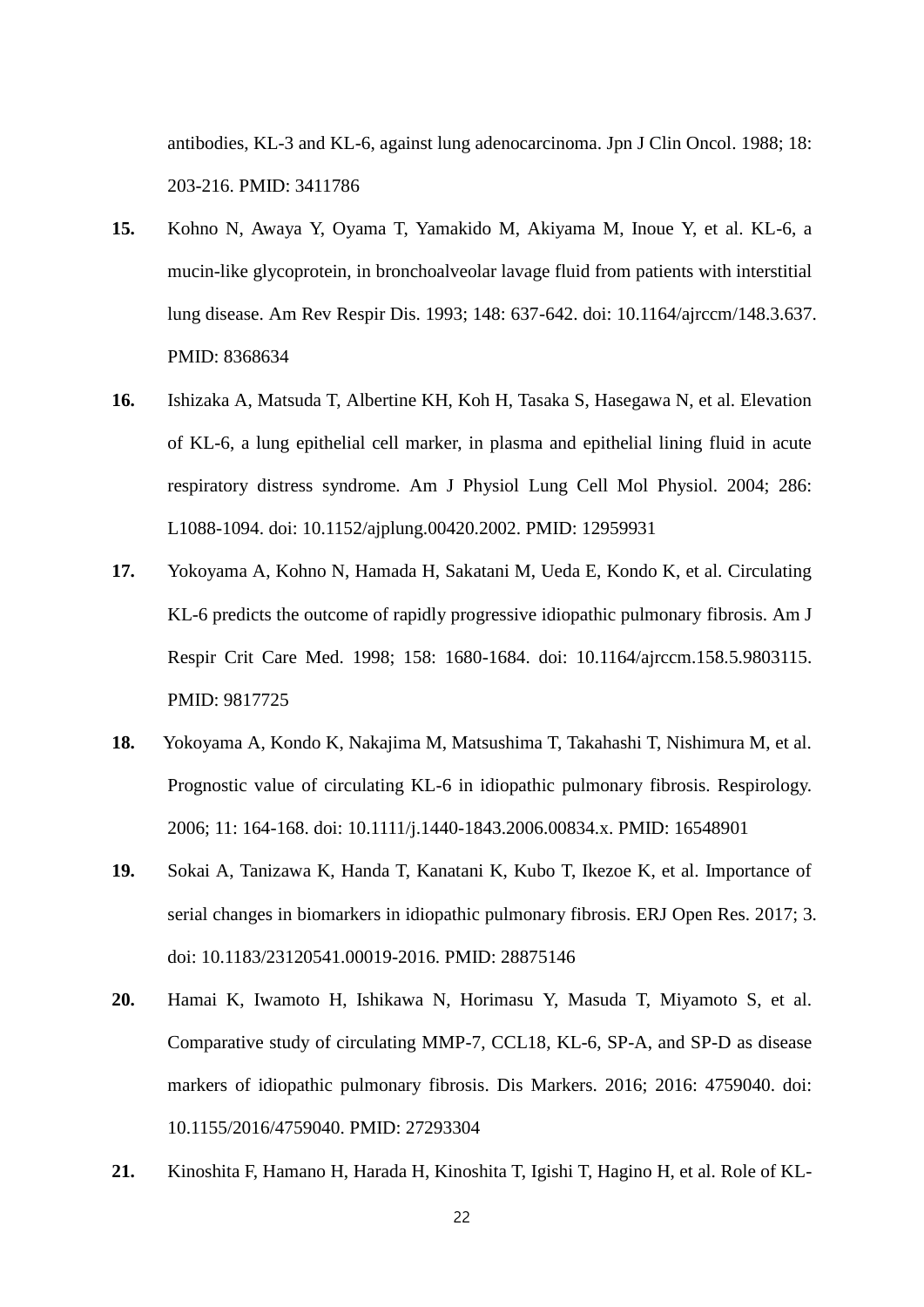6 in evaluating the disease severity of rheumatoid lung disease: comparison with HRCT. Respir Med. 2004; 98: 1131-1137. PMID: 15526815

- **22.** Lee YS, Kim HC, Lee BY, Lee CK, Kim MY, Jang SJ, et al. The value of biomarkers as predictors of outcome in patients with rheumatoid arthritis-associated usual interstitial pneumonia. Sarcoidosis Vasc Diffuse Lung Dis. 2016; 33: 216-223. PMID: 27758986
- **23.** Aletaha D, Neogi T, Silman AJ, Funovits J, Felson DT, Bingham CO, 3rd, et al. 2010 rheumatoid arthritis classification criteria: an American College of Rheumatology/European League Against Rheumatism collaborative initiative. Ann Rheum Dis. 2010; 69: 1580-1588. doi: 10.1136/ard.2010.138461. PMID: 20699241
- **24.** Miller MR, Hankinson J, Brusasco V, Burgos F, Casaburi R, Coates A, et al. Standardisation of spirometry. Eur Respir J. 2005; 26: 319-338. doi: 10.1183/09031936.05.00034805. PMID: 16055882
- **25.** Macintyre N, Crapo RO, Viegi G, Johnson DC, van der Grinten CP, Brusasco V, et al. Standardisation of the single-breath determination of carbon monoxide uptake in the lung. Eur Respir J. 2005; 26: 720-735. doi: 10.1183/09031936.05.00034905. PMID: 16204605
- **26.** Wanger J, Clausen JL, Coates A, Pedersen OF, Brusasco V, Burgos F, et al. Standardisation of the measurement of lung volumes. Eur Respir J. 2005; 26: 511-522. doi: 10.1183/09031936.05.00035005. PMID: 16135736
- **27.** Holland AE, Spruit MA, Troosters T, Puhan MA, Pepin V, Saey D, et al. An official European Respiratory Society/American Thoracic Society technical standard: field walking tests in chronic respiratory disease. Eur Respir J. 2014; 44: 1428-1446. doi: 10.1183/09031936.00150314. PMID: 25359355
- **28.** Assayag D, Elicker BM, Urbania TH, Colby TV, Kang BH, Ryu JH, et al. Rheumatoid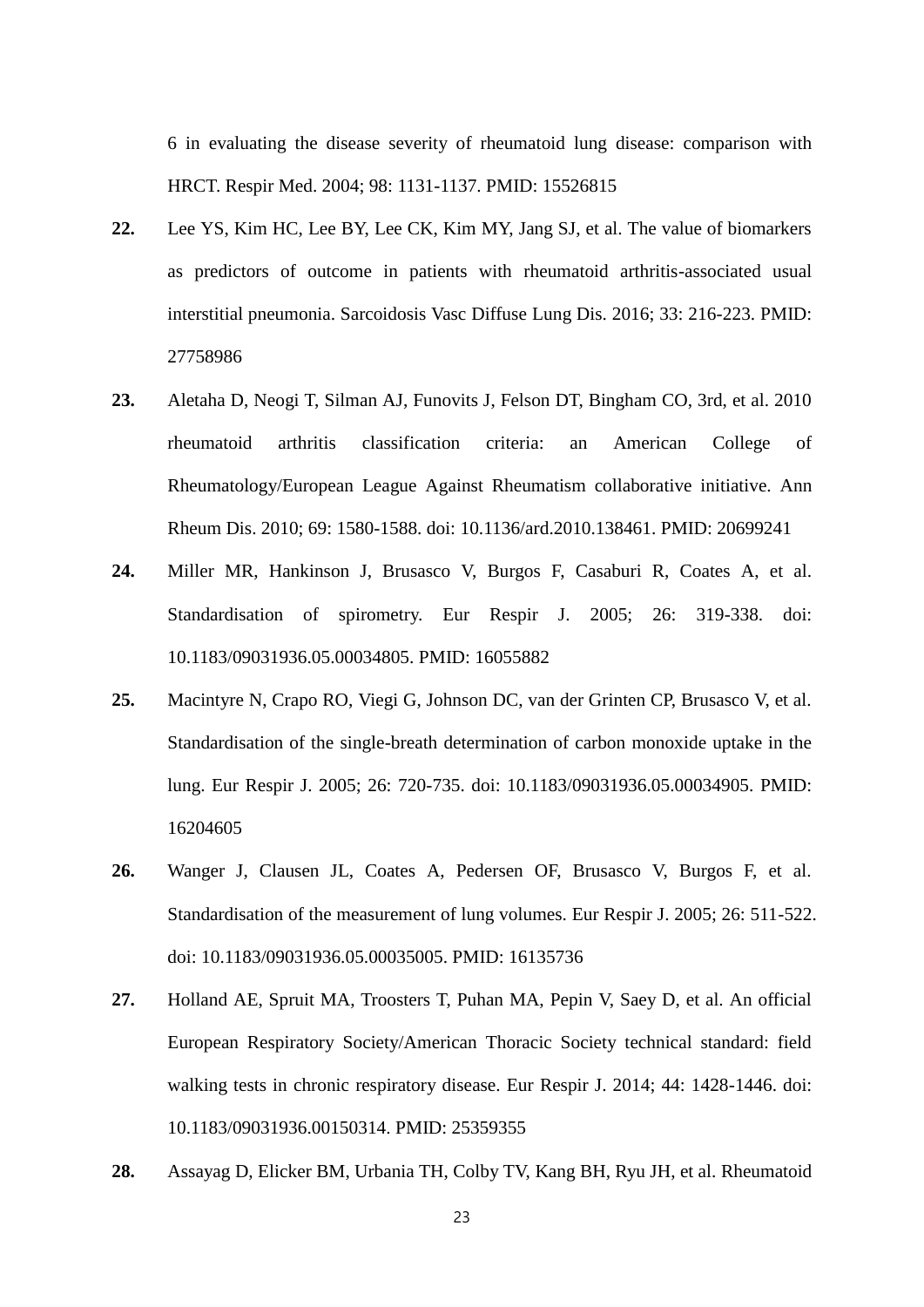arthritis-associated interstitial lung disease: radiologic identification of usual interstitial pneumonia pattern. Radiology. 2014; 270: 583-588. doi: 10.1148/radiol.13130187. PMID: 24126367

- **29.** Collard HR, Moore BB, Flaherty KR, Brown KK, Kaner RJ, King TE Jr, et al. Acute exacerbations of idiopathic pulmonary fibrosis. Am J Respir Crit Care Med. 2007; 176: 636-643. doi: 10.1164/rccm.200703-463PP. PMID: 17585107**30.** Bonella F, Long X, Ohshimo S, Horimasu Y, Griese M, Guzman J, et al. MUC1 gene polymorphisms are associated with serum KL-6 levels and pulmonary dysfunction in pulmonary alveolar proteinosis. Orphanet J Rare Dis. 2016; 11: 48. doi: 10.1186/s13023-016-0430-2. PMID: 27108412
- **31.** Kuwana M, Shirai Y, Takeuchi T. Elevated serum krebs von den lungen-6 in early disease predicts subsequent deterioration of pulmonary function in patients with systemic sclerosis and interstitial lung disease. J Rheumatol. 2016; 43: 1825-1831. doi: 10.3899/jrheum.160339. PMID: 27481907
- **32.** Cho EJ, Park KJ, Ko DH, Koo HJ, Lee SM, Song JW, et al. Analytical and clinical performance of the nanopia krebs von den lungen 6 assay in korean patients with interstitial lung diseases. Ann Lab Med. 2019; 39: 245-251. doi: 10.3343/alm.2019.39.3.245. PMID: 30623616
- **33.** Kohno N, Kyoizumi S, Awaya Y, Fukuhara H, Yamakido M, Akiyama M. New serum indicator of interstitial pneumonitis activity. Sialylated carbohydrate antigen KL-6. Chest. 1989; 96: 68-73. PMID: 2661160
- **34.** Song JW, Do KH, Jang SJ, Colby TV, Han S, Kim DS. Blood biomarkers MMP-7 and SP-A: predictors of outcome in idiopathic pulmonary fibrosis. Chest. 2013; 143: 1422-1429. doi: 10.1378/chest.11-2735. PMID: 23715088
- **35.** Wakamatsu K, Nagata N, Kumazoe H, Oda K, Ishimoto H, Yoshimi M, et al.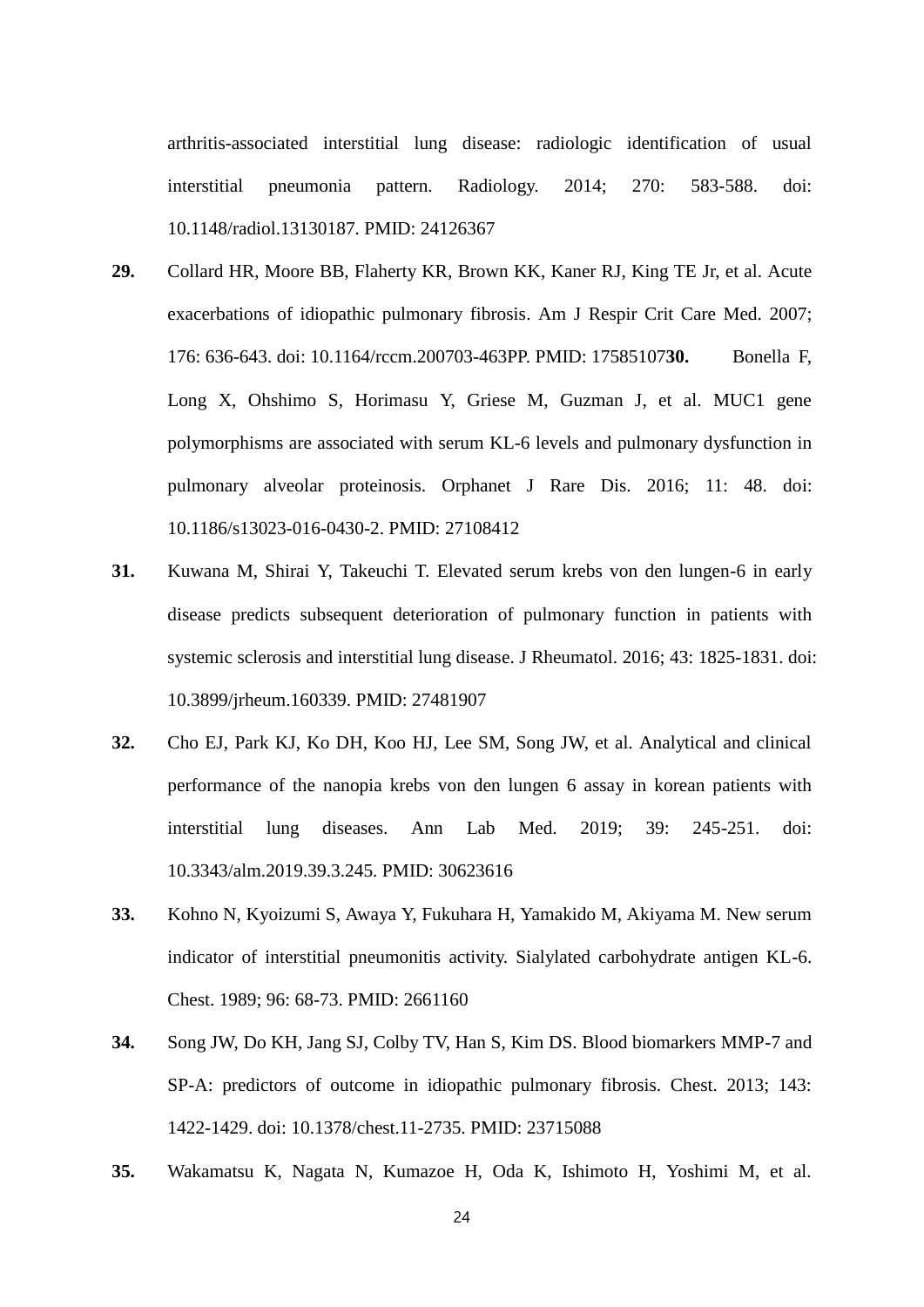Prognostic value of serial serum KL-6 measurements in patients with idiopathic pulmonary fibrosis. Respir Investig. 2017; 55: 16-23. doi: 10.1016/j.resinv.2016.09.003. PMID: 28012488

- **36.** Arase Y, Ikeda K, Tsubota A, Saitoh S, Suzuki Y, Kobayashi M, et al. Usefulness of serum KL-6 for early diagnosis of idiopathic pulmonary fibrosis in patients with hepatitis C virus. Hepatol Res. 2003; 27: 89-94. PMID: 14563421
- **37.** Ohshimo S, Ishikawa N, Horimasu Y, Hattori N, Hirohashi N, Tanigawa K, et al. Baseline KL-6 predicts increased risk for acute exacerbation of idiopathic pulmonary fibrosis. Respir Med. 2014; 108: 1031-1039. doi: 10.1016/j.rmed.2014.04.009. PMID: 24835074
- **38.** Oguz EO, Kucuksahin O, Turgay M, Yildizgoren MT, Ates A, Demir N, et al. Association of serum KL-6 levels with interstitial lung disease in patients with connective tissue disease: a cross-sectional study. Clin Rheumatol. 2016; 35: 663-666. doi: 10.1007/s10067-015-3167-8. PMID: 26758437
- **39.** Kumanovics G, Minier T, Radics J, Palinkas L, Berki T, Czirjak L. Comprehensive investigation of novel serum markers of pulmonary fibrosis associated with systemic sclerosis and dermato/polymyositis. Clin Exp Rheumatol. 2008; 26: 414-420. PMID: 18578962
- **40.** Ishii H, Mukae H, Kadota J, Kaida H, Nagata T, Abe K, et al. High serum concentrations of surfactant protein A in usual interstitial pneumonia compared with non-specific interstitial pneumonia. Thorax. 2003; 58: 52-57. PMID: 12511721
- **41.** Jacob J, Hirani N, van Moorsel CHM, Rajagopalan S, Murchison JT, van Es HW, et al. Predicting outcomes in rheumatoid arthritis related interstitial lung disease. Eur Respir J. 2019; 53. doi: 10.1183/13993003.00869-2018. PMID: 30487199
- **42.** Yamakawa H, Sato S, Tsumiyama E, Nishizawa T, Kawabe R, Oba T, et al. Predictive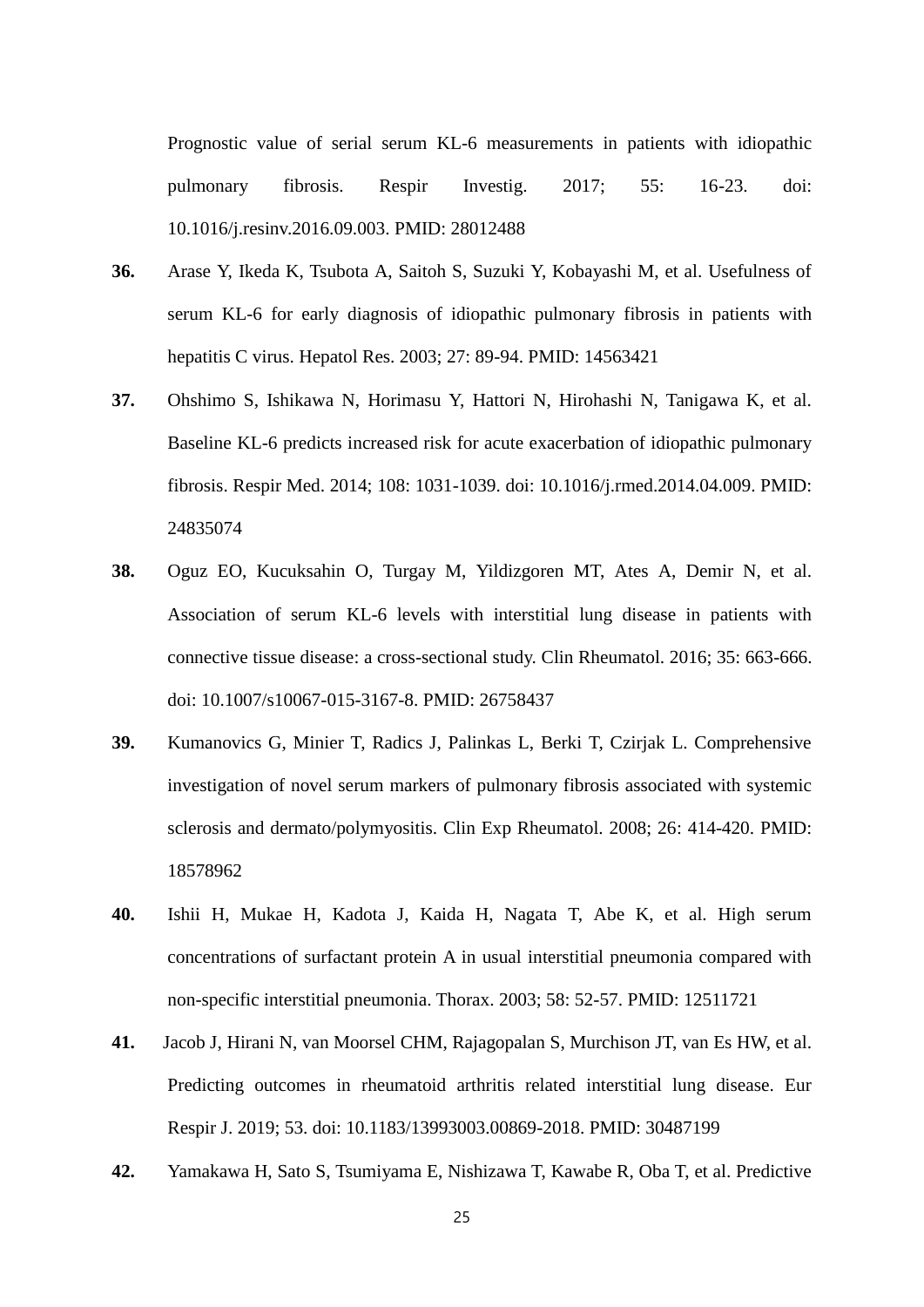factors of mortality in rheumatoid arthritis-associated interstitial lung disease analysed by modified HRCT classification of idiopathic pulmonary fibrosis according to the 2018 ATS/ERS/JRS/ALAT criteria. J Thorac Dis 2019;11(12):5247-5257. doi:10.21037/jtd.2019.11.73

- **43.** Satoh H, Kurishima K, Ishikawa H, Ohtsuka M. Increased levels of KL-6 and subsequent mortality in patients with interstitial lung diseases. J Intern Med. 2006; 260: 429-434. doi: 10.1111/j.1365-2796.2006.01704.x. PMID: 17040248
- **44.** Coward WR, Saini G, Jenkins G. The pathogenesis of idiopathic pulmonary fibrosis. Ther Adv Respir Dis. 2010; 4: 367-388. doi: 10.1177/1753465810379801. PMID: 20952439
- **45.** Fernandez IE, Eickelberg O. New cellular and molecular mechanisms of lung injury and fibrosis in idiopathic pulmonary fibrosis. Lancet. 2012; 380: 680-688. doi: 10.1016/s0140-6736(12)61144-1. PMID: 22901889
- **46.** Fischer A, Lee JS, Cottin V. Interstitial lung disease evaluation: detecting connective tissue disease. Respiration. 2015; 90: 177-184. doi: 10.1159/000440665. PMID: 26343272
- **47.** Raj R, Raparia K, Lynch DA, Brown KK. Surgical lung biopsy for interstitial lung diseases. Chest. 2017; 151: 1131-1140. doi: 10.1016/j.chest.2016.06.019. PMID: 27471113